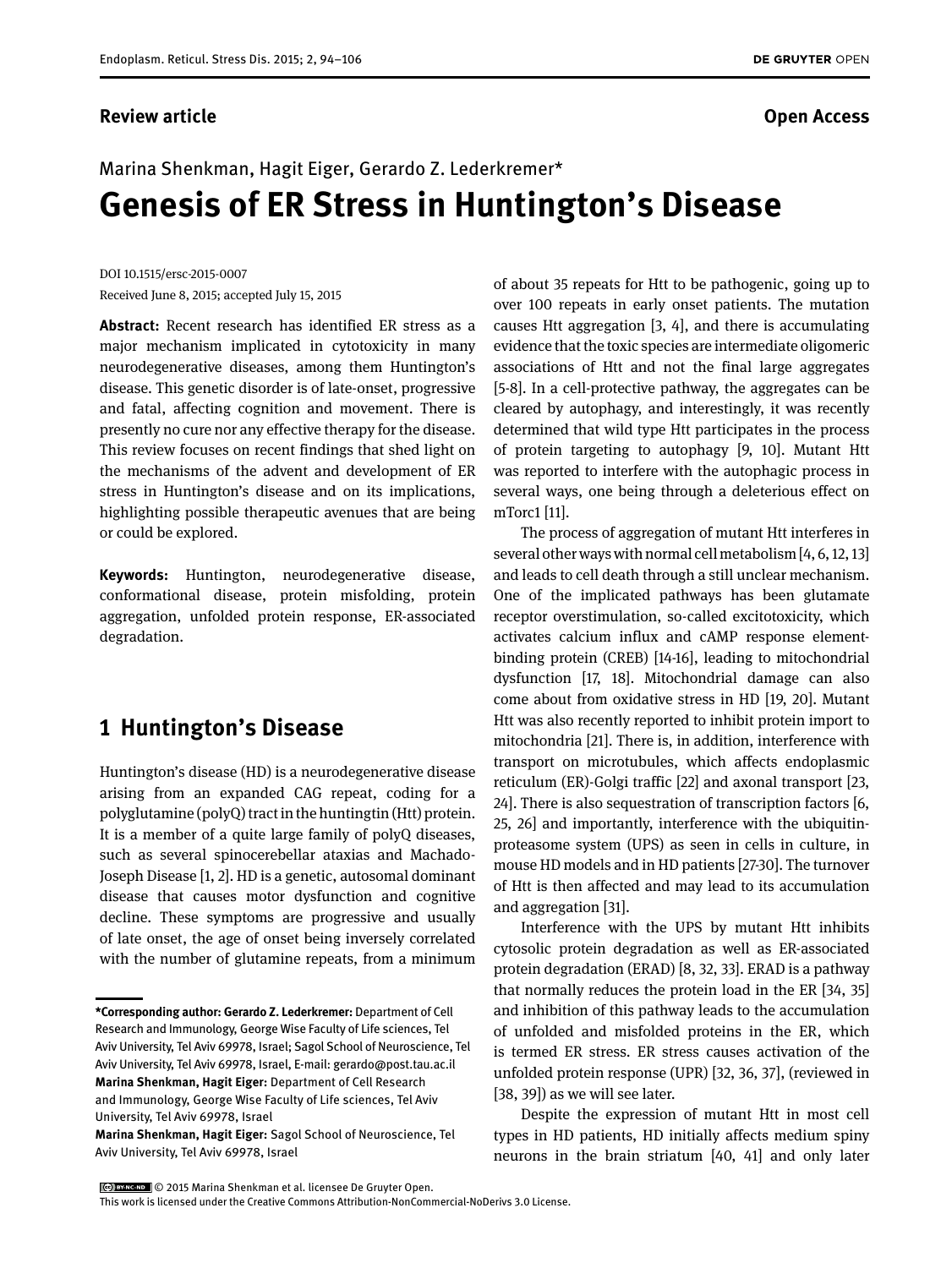regions of the brain cortex. This is a common feature of many neurodegenerative diseases, where there is an unexplained high sensitivity of certain specific regions or cell types of the central nervous system. The reasons for the special sensitivity of striatal cells in HD are unclear; mechanisms have been proposed, involving enhanced expression of proteins in these cells [42] and also, recently, of long noncoding RNAs [43]. As we will see later, striatal neurons have distinct features in their UPR [44].

## **2 ERAD**

In eukaryotic cells, the folding and assembly of nascent secretory polypeptides takes place in the ER with the assistance of chaperones. In general, only proteins that have folded or assembled correctly are able to leave the ER. Terminally misfolded/ unassembled proteins, as well as many molecules with slow folding, are recognized, retrotranslocated to the cytosol, and degraded by the ubiquitin-proteasome system. This process is referred to as ERAD [34, 45-49].

The same set of factors participating in protein folding and assembly, such as immunoglobulin binding protein (BiP), calnexin, and the family of protein disulfide isomerases, is involved in recognition and retention of folding-defective products [50-52].

In mammals, misfolded or slow folding secretory proteins are segregated into a domain referred to as the ER-derived quality control compartment (ERQC) [53-56].

Most proteins traversing the secretory pathway are glycoproteins carrying N-linked oligosaccharide modifications at asparagine residues in the context of a glycosylation sequon (Asp-Xxx-Ser/Thr). Extensive trimming of mannose residues of the precursor oligosaccharide is an essential requirement for glycoprotein ERAD [57] and α1,2 ER mannosidase I was proposed to function as an ERAD timer in the quality control of glycoproteins [58-60], together with a family of ER degradation enhancing α-mannosidase-like proteins (EDEMs), [61-65].

After crossing the ER membrane, by a still unclear mechanism, ERAD substrates undergo polyubiquitination, the attachment of one or more covalently linked ubiquitin chains to lysine residues [66]. In yeast, the Hrd1 and Doa10 E3 ubiquitin ligases are central components of the membrane-associated ERAD machinery [67, 68]. In mammals, no less than 16 E3 ligases have been implicated in the ERAD pathway, including HRD1 [69], gp78 [70], and TEB4 [71, 72]. Constituents of the HRD1 complex are similar to those in yeast and include the adaptor

protein SEL1L (similar to Hrd3) [73], the rhomboid pseudoprotease Derlin-1 (a homolog of Der1) [74, 75], the scaffold protein Herp (Usa1) [76, 77] and other lumenal and cytosolic factors. Herp was found to be responsible for the recruitment of HRD1 and other ERAD components, ubiquitinated proteins and proteasomes, facilitating the assembly of the ERAD complex at the ERQC and making it a staging ground for ubiquitination and degradation [78].

 A cytosolic protein complex consisting of the AAA ATPase p97/VCP and two cofactors, UFD1 and NPL4 has an important role in the release of polyubiquitinated polypeptides from the ER membrane into the cytosol [79- 81]. N-glycanase (PNGase), was shown to deglycosylate a glycoprotein after its dislocation to the cytosol and prior to proteasomal degradation [82, 83].

### **3 ER Stress and UPR**

Upon shortage of chaperone availability, nutrient deprivation, viral infections, hypoxia or oxidative stress, secretory proteins cannot be properly folded and accumulate in the ER, causing ER stress. Interference with the UPS and ERAD, which occurs in protein misfolding diseases, including neurodegenerative diseases, also causes this accumulation. To face these situations, which can be detrimental to cell survival, cells have evolved the unfolded protein response (UPR) to restore ER protein homeostasis. The basic UPR pathways in mammalian cells consist of three main signaling cascades initiated by three primary ER-localized stress sensors: IRE1 (inositolrequiring 1), PERK (double-strand RNA-activated protein kinase-like ER kinase) and ATF6 (activating transcription factor 6) [84, 85].

Upon ER stress, the chaperone BiP/ GRP78 binds to unfolded proteins and its consequent dissociation from all three UPR sensors is involved in their activation. IRE1 then converts from a monomeric inactive state to an oligomeric active form [86]. In addition, IRE1 activation may involve direct binding of unfolded proteins [87]. This process is accompanied by its autophosphorylation, leading to activation of an endonuclease activity present in its C-terminal cytosolic tail. In yeast, Ire1p splices out an intron from the HAC1 precursor mRNA, which is now translated to an active basic leucine zipper (bZIP)-type transcriptional factor, Hac1p. Hac1p induces expression of genes encoding ER-resident chaperones [88]. In mammalian cells, two homologues of yeast Ire1 have been found: Ire1 α and β [89, 90], which in a similar splicing reaction remove an intron from the XBP-1 transcription factor mRNA [91-93]. Unlike the 252 nucleotide fragment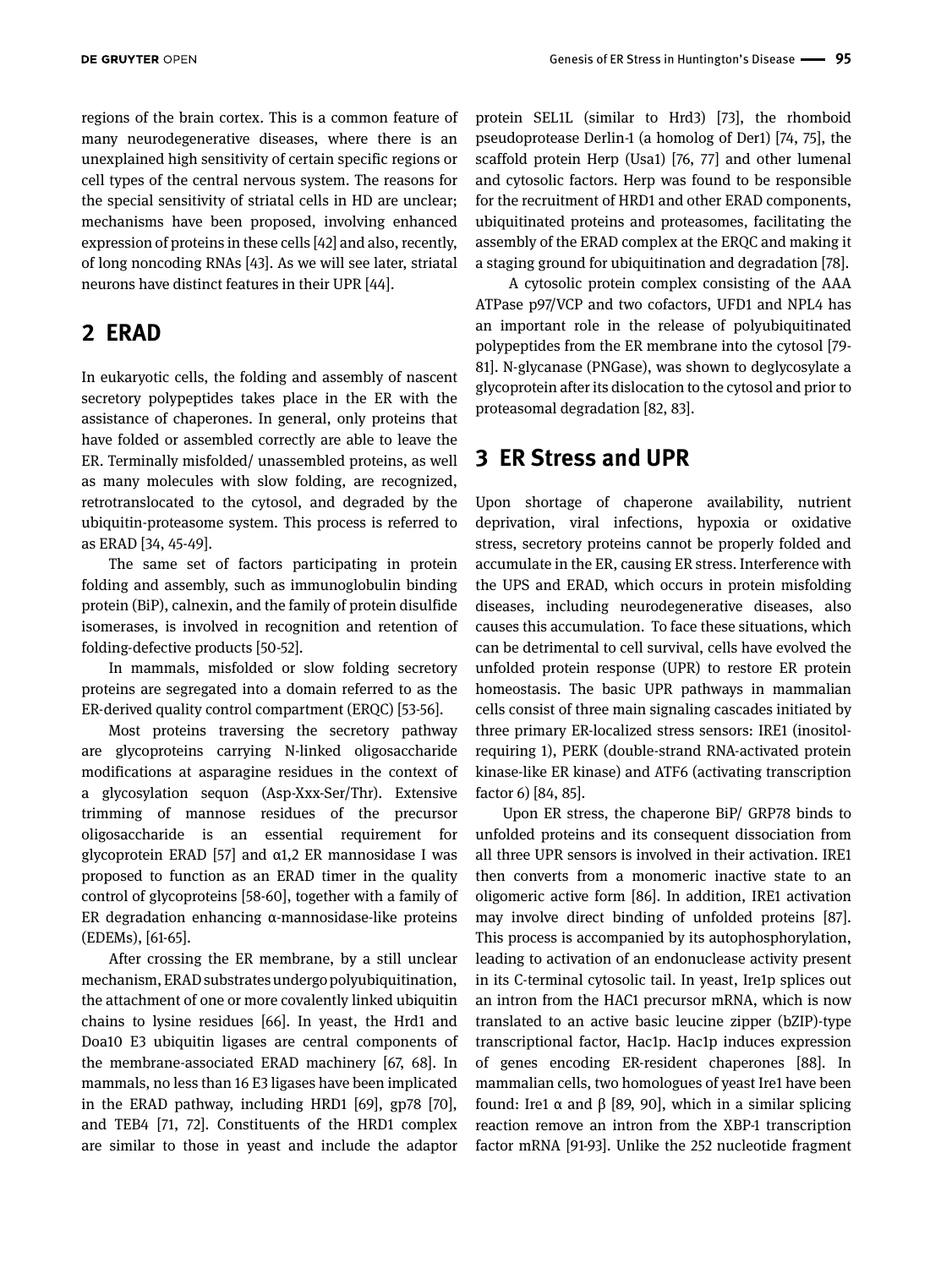deleted from yeast HAC1 mRNA, the excised XBP-1 fragment is only 23 bases in C. elegans and 26 bases in mammals and its deletion produces a frame-shift in the C-terminal portion of the protein. The spliced protein has a new C-terminal transactivation domain and can activate expression of a group of ER chaperones and enzymes to help protein folding, maturation, secretion, as well as degradation of misfolded proteins [94].

 An immediate response to the accumulation of unfolded proteins in the ER occurs also by transient inhibition of protein synthesis, thereby preventing further accumulation of unfolded proteins. This occurs through the activation of the PERK protein kinase (after BiP dissociation from its luminal domain), which specifically phosphorylates eukaryotic translation initiation factor 2 alpha (eIF-2 $\alpha$ ) [95]. Interestingtly, translation of the transcription factor ATF4 is increased upon phosphorylation of eIF2α [96, 97]. ATF4 activates genes involved in amino acid metabolism, transport, and in resistance to oxidative stress [98]. The ATF4 target-gene Growth arrest and DNA damage-inducible gene 34 (GADD34) recruits the catalytic subunit of protein phosphatase PP1 to dephosphorylate eIF2α [99], a process required for recovery from the PERK-mediated translational block.

Upon UPR activation, the third UPR sensor, ATF6, also dissociates from BiP, is released from the ER and travels to the Golgi compartment where it is cleaved by proteases. This cleavage detaches ATF6 from the Golgi membrane, producing a soluble bZIP transcription factor that activates expression of UPR target genes, involved in protein folding, secretion and degradation in the ER [100-102].

UPR induction also affects other cellular processes, activating autophagy and affecting mitochondria [103].

When adaptation of cells through the UPR is unsuccessful, due to prolonged ER stress, cell death programs are induced to eliminate the damaged cells [34, 104-106]. One of these pathways is mediated by the transcription factor GADD153/ CCAAT-enhancerbinding protein homologous protein (CHOP), which is downstream of the PERK/ eIF2α UPR pathway and is induced by ATF4 [107, 108]. Another pathway involves IRE1 association with tumor necrosis factor receptorassociated factor 2 (TRAF-2), and activation of apoptosis signal regulating kinase 1 (ASK1), which results in phosphorylation of c-Jun N-terminal kinase (JNK) [98, 109]. JNK interacts with Bcl-2 family members and/ or activates several BH-3 only proteins, promoting cell death [99]. Upon ER stress there is also rapid calcium transfer from the ER to mitochondria, triggering the mitochondrial apoptotic pathway [110, 111]. This transfer

is at ER-mitochondria contacts called mitochondriaassociated membranes (MAMs). The calcium overload leads to a large production of reactive oxygen species and a loss of mitochondrial membrane potential [112]. Several ER chaperones and cytosolic chaperones are enriched at the MAM: BiP, calnexin, calreticulin, ERp44, ERp57, FKBP12, Grp75, and HSP60 [113-115], and regulate ER–mitochondria calcium transfer [116-119]. ER stress triggers the induction of the oxidoreductase Ero1a, which also localizes to the MAM and stimulates inositol 1,4,5-triphosphate receptor (IP3R) activity. IP3R is a ligand-gated calcium channel with high concentration at the MAM, which upon its activation releases calcium from the ER to the cytosol [120, 121].

## **4 Sigma-1 Receptor**

One interesting UPR target is the sigma-1 receptor (Sigma-1R). The Sigma-1R is a small (25 kDa), highly conserved, transmembrane protein, which in its inactive state forms a complex with BiP [122]. Upon ER stress, or in the presence of Sigma-1R agonists, it dissociates from BiP and becomes activated [122, 123]. Its activation depends on the modulation of calcium levels [122, 124] and its expression was reported to be upregulated in response to PERK pathway activation [125]. Sigma-1R has been implicated in a large variety of cellular processes, such as cellular redox, neurotransmitter release, inflammation, cellular differentiation, neuronal survival and synaptogenesis. It seems to act as a molecular chaperone, though the characteristics of Sigma-1R interactions in each pathway are still unclear [126, 127].

Sigma-1R promotes cell survival upon ER stress [128]. Interestingly, Sigma-1R is also located predominantly at the MAMs [122]. As mentioned before, IP3R activation releases Ca2+ from the ER at the MAM and its chronic activation causes depletion of ER calcium, and this in turn also triggers the dissociation of Sigma-1R from BiP and its activation. Activated Sigma-1R in turn modulates IP3R activity and calcium transfer to mitochondria [122]. Activation of Sigma-1R was also shown to decrease expression levels of Bax and caspase 3, which are associated with ER stress-mediated apoptosis, and hence aids cell survival in cells affected by amyloid beta [129]. Sigma-1R activation also provides significant protection against oxidative damage by reducing ER stress [123, 124, 126, 130]. It was recently suggested that through its interaction with Rac1-GTPase at the MAMs, Sigma1R induces mild oxidative stress, preventing apoptosis [131].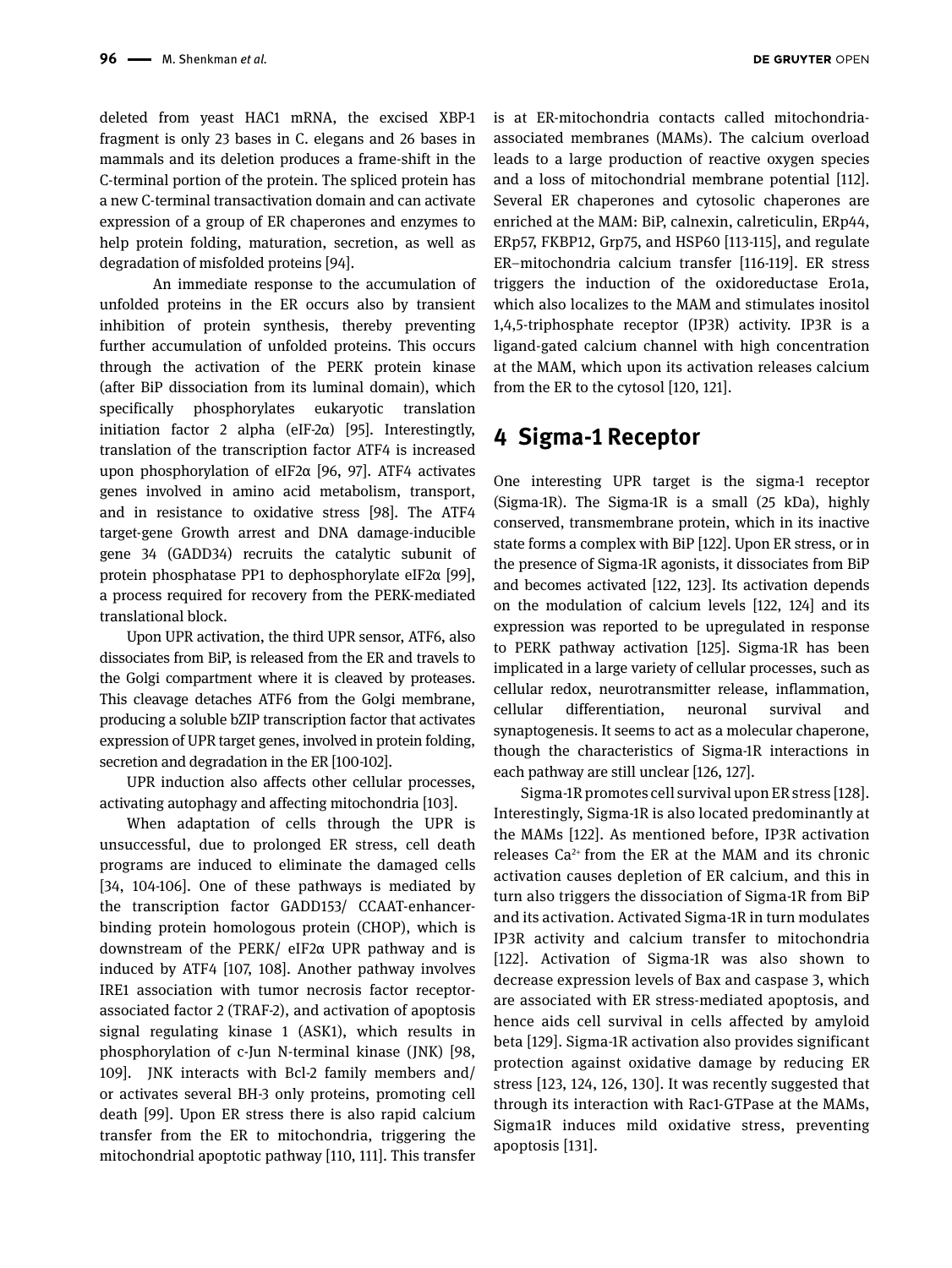## **5 ER Stress in Neurodegenerative Diseases**

ER stress and the induction of the UPR has been reported in several neurodegenerative diseases [38].

In Alzheimer's disease (AD), brain samples from patients showed increased BiP levels [132], spliced XBP1 mRNA [133] and activated IRE1 [134]. PERK and phosphorylated eIF2α were also upregulated [134, 135] and there was a decrease in Sigma-1R [136]. Amyloid β increases PERK activation and CHOP expression in neurons in culture [137-139]. Expression of mutant presenilin 1, linked to familial AD, also alters the PERK, IRE1 and ATF6 pathways [140, 141] and increases CHOP expression [142]. Calcium signaling, as a result of ER stress, is altered by expression of amyloid β or mutant presenilin 1 [143, 144]. Tau accumulation was shown to block ERAD and lead to UPR activation in AD model mice [145]. It was recently observed that ER stress accelerates amyloid precursor degradation [146].

ER dysfunction and ER stress have been implicated in Parkinson's disease (PD) [147]. PERK and phosphorylated eIF2α are increased in brain samples of PD patients with α-synuclein inclusions [148]. A mutant α-synuclein that causes a familial form of PD was shown to activate the UPR with increases in the levels of BiP and CHOP [149]. Mutations in Parkin, a ubiquitin ligase, cause another familial form of PD, resulting in an impairment of its activity [150]. Parkin localizes to the ER and is upregulated by the UPR [151]. The levels of phosphorylated PERK and eIF2α were also found elevated in brain samples of patients with sporadic PD [148], whereas Sigma-1R levels decreased [136]

Increased levels of UPR markers were also found in brain samples from patients with amyotrophic lateral sclerosis (ALS) [152]. ER stress is induced in models of familial ALS [153, 154]. A Sigma-1R mutation was recently linked to another familial form of ALS [155]. The Sigma-1R mutation impairs ER-mitochondria contacts, causing ER stress and affecting calcium signaling [156]. In a mouse mutant SOD1 ALS model, Sigma-1R knockout accelerated considerably disease progression. There might be a general mitochondrial dysfunction in ALS [157].

UPR activation was also reported in brain samples of patients with prion disease [158]. PERK-P and eIF2α -P levels increased as the disease progressed, inhibiting protein translation and reducing the levels of synaptic proteins [159]. Interestingly, two opposite strategies for therapy were tested with positive results reported. In one strategy, GADD34 (PPP1R15A) was inhibited, which ameliorated the

conditions of mouse prion disease and ALS models [160, 161]. In the other, cytotoxicity in cells expressing mutant prion protein (PrPSc) was increased by salubrinal, an inhibitor of GADD34, whereas overexpression of GADD34 was protective [159], suggesting that the phosphorylated state of eIF2α was responsible for the toxicity. Treatment with a compound that restores translation downstream of eIF2α prevented prion-related neurodegeneration [162].

## **6 Genesis and Impact of ER Stress in Huntington's Disease**

As we mentioned above, interference with the UPS by mutant Htt inhibits degradation of proteins from the cytosol as well as from the ER, which are targeted to ERAD [8, 32, 33]. Inhibition of ERAD leads to the accumulation of unfolded or misfolded proteins in the ER, or in other words, causes ER stress, which in turn activates the UPR. UPR induction was observed by expression of mutant Htt in yeast and mammalian cells [8, 32, 36, 37, 44]. It has also been reported in animal models of HD [36, 163-165]. P97 depletion by mutant Htt appears to be a major cause in the inhibition of ERAD, which causes ER stress, as p97 overexpression was sufficient for complete compensation in mammalian cells (Fig. 1) [8]. Overexpression of the p97 cofactors Npl4 and Ufd1 also reduced mutant Htt toxicity in yeast [32]. It was also reported that mutant Htt interacts with the ER E3 ligase gp78, inhibiting ERAD [33]. However, gp78 is not the major pathway to ERAD, whereas p97 is an essential factor for the process. Interactions of Htt with ER membrane-bound p97 and with transmembrane gp78 may explain the finding of mutant Htt associated with the ER membrane [166]. Other mechanisms were also suggested that could lead to ER stress in HD, such as impaired ER-Golgi traffic, inhibition of autophagy and calcium deregulation [39], but evidence is scarce.

Besides the products of the classic UPR-induced genes (ATF6, BiP, protein disulfide isomerase, CHOP, etc), [8, 36, 44, 163, 164], other proteins that are induced by ER stress have recently been linked to HD pathology and are upregulated in HD patients, Rrs1 [36] and SCAMP5, the latter especially upregulated in the striatum [164].

We recently showed that the onset of ER stress is due to soluble Htt forms and correlates with the formation of Htt oligomers, preceding the formation of visible inclusions [8]. ER stress levels did not increase in response to the presence and growth of large aggregates, but ER stress was actually reduced with time, implying a protective role for these aggregates. Htt regions that bind and sequester cellular factors may be exposed in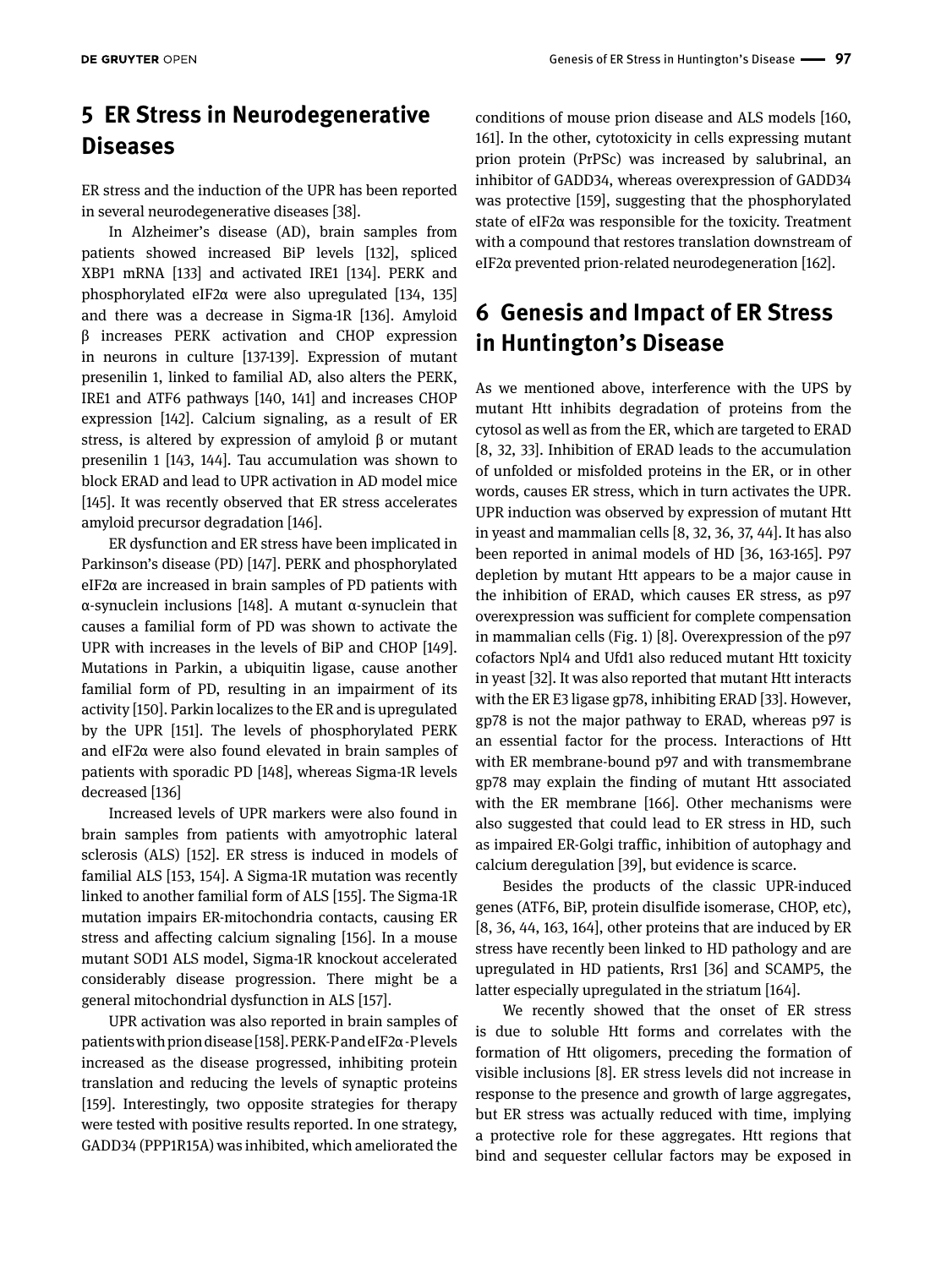the oligomeric state. These aggregation-prone regions could be hidden and protected inside the structure of the large amyloid aggregates (Fig. 1), similar to what has been found in other neurodegenerative diseases [167]. This is consistent with increasing evidence that Htt oligomers and not aggregates are the cytotoxic species in HD [5-7] and the reports of UPS inhibition before Htt inclusion into large aggregates [168-170]. This might explain why clinical trials of anti-aggregating molecules in HD have been so far unsuccessful [171]. The presence of toxic oligomeric forms (detected with specific antibodies), was found to predict neurodegeneration [172].

Apoptotic pathways induced through ER stress have been suggested in HD pathology through induction of CHOP and also of ASK1 [44, 163, 173, 174], leading finally to caspase activation [175]. Mutant Htt causes altered calcium signaling and apoptosis, possibly by its interference with the ER IP3R. This effect may be downstream of the UPR or by direct interaction with IP3R [176-178]. Interestingly, as mentioned before, the IP3R is mostly located at the MAM, and autophagy, which can be induced by the UPR, has also been reported to initiate at this region [179]. Apoptotic and autophagic pathways might then be induced in parallel by mutant Htt at the MAM. Sigma-1R, also at the MAM, was recently reported to have a protective effect in cells expressing mutant Htt, increasing UPS function and Htt degradation [180].

We recently showed that striatal neurons are especially sensitive to ER stress [44]. Their PERK pathway is altered, with very reduced PERK activity and low phosphorylation of eIF2α, a characteristic that we also found in WT mouse brain striatum. In contrast, a knock-in striatal cell line expressing mutant Htt and the striatum of HD model mice showed higher levels of eIF2α-P. Huntingtin toxicity in the mutant Htt expressing cells could be strongly reduced by inhibiting PERK [44]. This suggests on one hand a reason for the special sensitivity of the striatum in HD, and on the other it underscores the importance of ER stress for Htt cytotoxicity. As the dephosphorylated state of eIF2α was linked to memory and long term potentiation, possibly to maintain high translation rates [181, 182], the appearance of ER stress upon expression of mutant Htt and the consequent increase in eIF2α-P levels suggest the intriguing possibility that they are linked to the cognitive impairment observed in HD.

## **7 Therapeutic Targeting**

Several therapeutic strategies have been proposed for HD, but so far with no successful resulting therapy.

As a general strategy for reducing ER stress, there are reports that chemical chaperones, including 4-PBA and TUDCA, hindered disease progression in HD mouse models, and decreased ER stress levels in HD and other disease models [185-187]. Reduction of eIF2α-P [159], or treatment with a compound that restores translation downstream of eIF2α, thwarted prion-related disease in mouse models [162]. This is consistent with our results of PERK inhibition in knock-in striatal neurons expressing mutant Htt, which considerably reduced cytotoxicity [44]. Inhibition of the PERK pathway could be a promising therapeutic strategy.

As explained above, Sigma-1R expression has a general cell protective effect and Sigma-1R agonists have proven effective in mouse models of brain disease [123, 188]. Sigma-1R activation was reported to induce neuronal re-growth and functional recovery following experimental stroke in a rat model [189] and a phase II trial was conducted with the Sigma-1R agonist cutamesine (SA4503) in patients with ischemic stroke [190]. A recent study showed that another Sigma-1R agonist, PRE084, improved behavioral symptoms in a Parkinson's disease mouse model [191]. In another study, this same agonist promoted cell viability, reduced oxidative stress and decreased cleavage of caspases in mutant Htt-expressing cells [192], suggesting a possible therapeutic benefit of Sigma-1R agonists in HD.

## **8 Conclusions**

Many pathways could partake in mutant huntingtin cytotoxicity, but the fact that UPR modulation, such as PERK inhibition or Sigma-1R activation, reduces significantly the toxicity, implicates ER stress as a main factor. UPR modulation with novel drugs could thus be a promising therapeutic approach for HD. The onset of ER stress, as a consequence of ERAD inhibition through p97 depletion and other interferences, is linked to the formation of Htt oligomers, whereas the formation of Htt large aggregates was shown to be protective. Therefore, caution is advised in the development of inhibitors of aggregation, which might have an overall detrimental effect.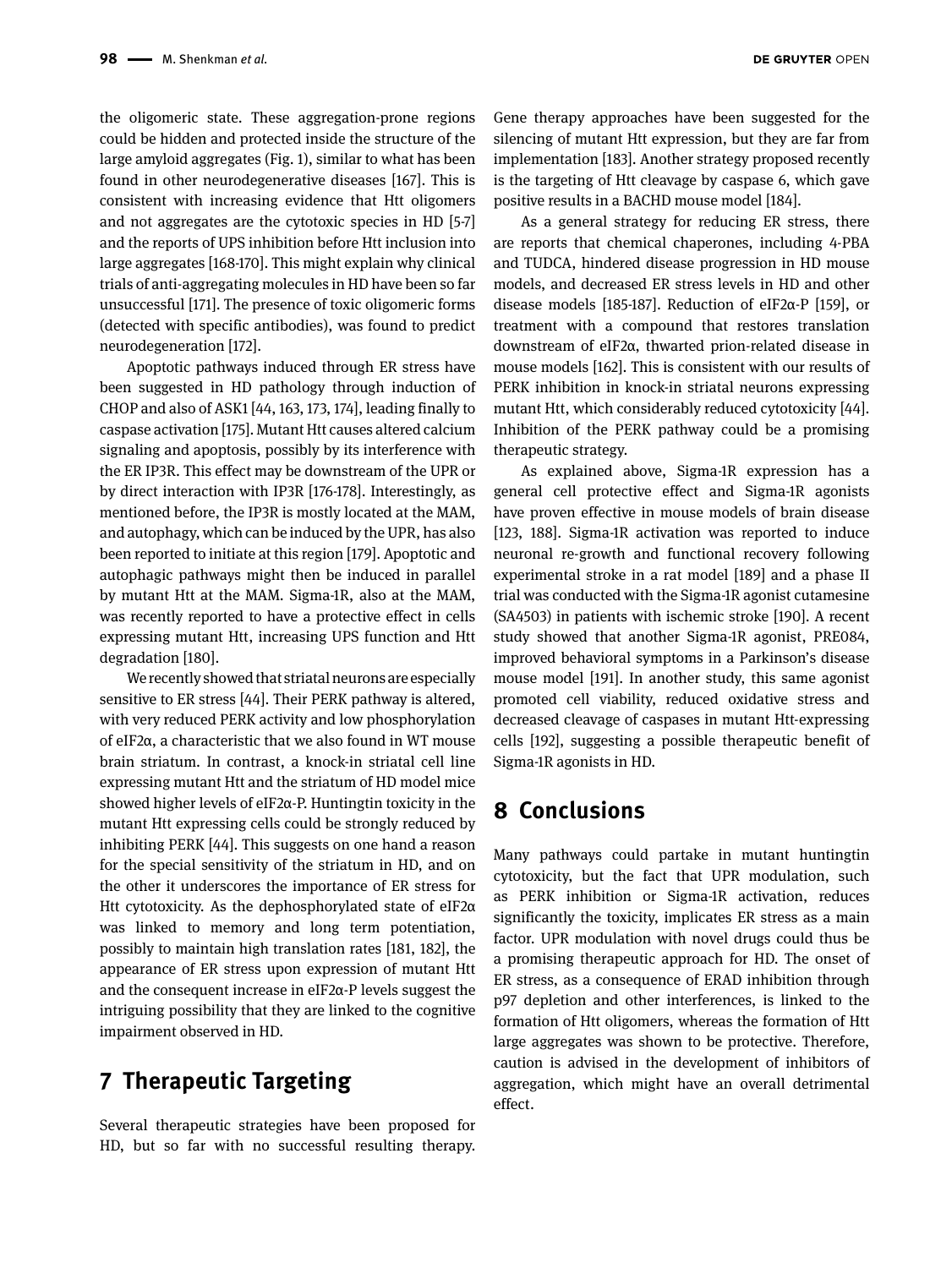

**Figure 1: Model of mutant Htt aggregation and the genesis of ER stress and cytotoxicity.** 1) The initial appearance of misfolded mutant Htt monomers, with exposed aggregation prone regions (blue) is initially compensated by chaperones and proteasomal degradation. 2) Misfolded monomer cleavage and association into oligomers, which are not easy to degrade, saturates the buffering capacity of the cytosolic chaperones and leads to binding and depletion of ERAD factors such as p97, inhibiting ERAD. 3) This causes accumulation of unfolded secretory proteins at the ERQC (ER stress) and activates a protective stage of the UPR, with induction of chaperone expression and transient arrest in translation. 4) Persistence of the ER stress leads to the pro-apoptotic stage of the UPR, causing upregulation of ASK1 downstream of IRE1 and CHOP downstream of PERK and Ca<sup>2+</sup> exit from the ER through the IP3R, triggering the mitochondrial apoptotic pathway. Sigma-1R upregulation has a protective effect. 5) If the cell has not reached the apoptotic stage, Htt sequestration into large aggregates, with aggregation-prone domains buried in the core of these structures, leads to disinhibition of ERAD, reduction of ER stress and cell recovery.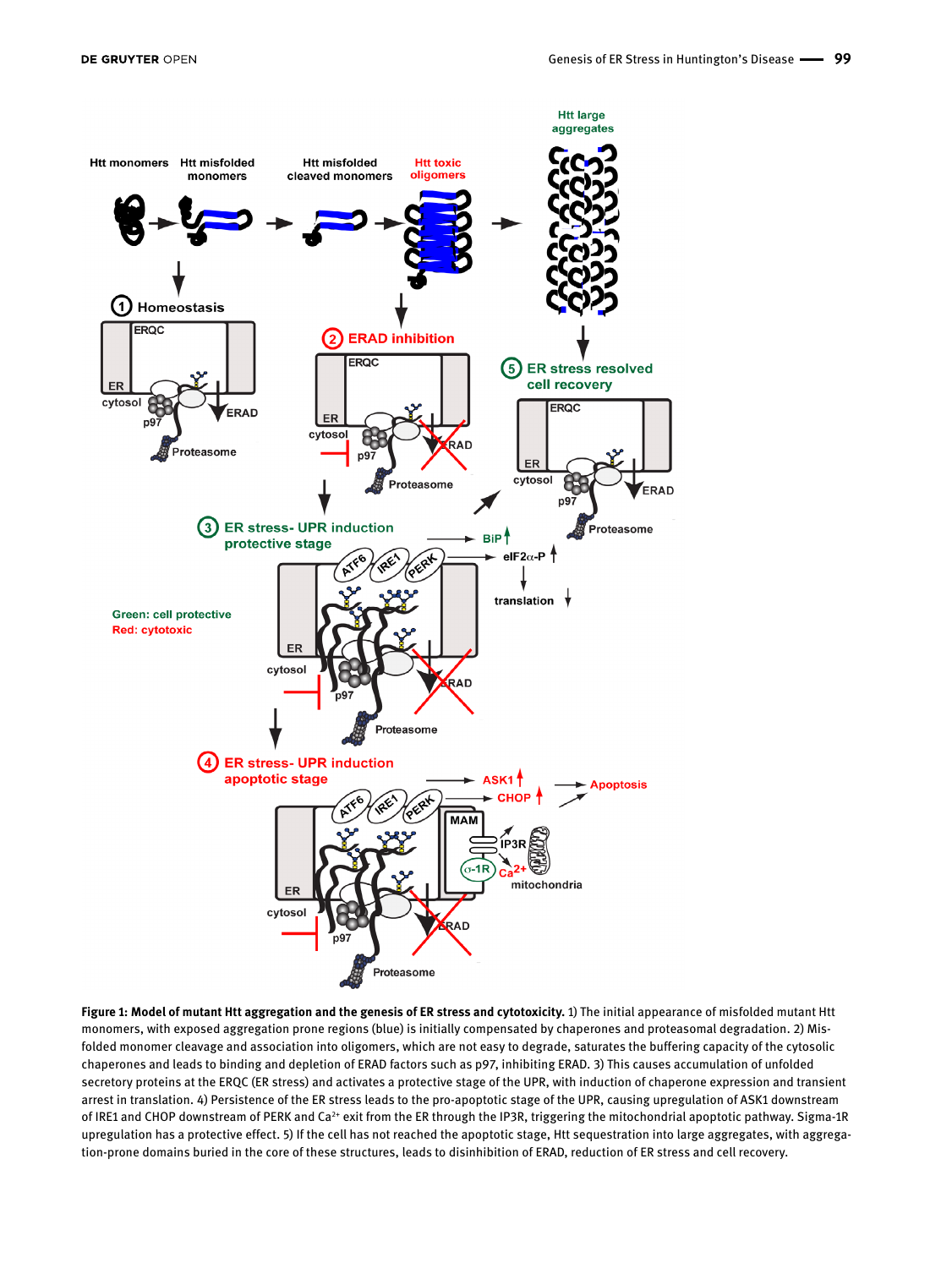#### **Abbreviations**

Alzheimer's disease (AD), activation of apoptosis signal regulating kinase 1 (ASK1), amyotrophic lateral sclerosis (ALS), ATF6 (activating transcription factor 6), CCAATenhancer-binding protein homologous protein (CHOP), c-Jun N-terminal kinase (JNK), endoplasmic reticulum (ER), ER-associated protein degradation (ERAD), ER degradation enhancing α-mannosidase-like proteins (EDEMs), ER-derived quality control compartment (ERQC), eukaryotic translation initiation factor 2 alpha (eIF-2α), growth arrest and DNA damage-inducible gene 34 (GADD34), huntingtin (Htt), Huntington's disease (HD), immunoglobulin binding protein (BiP), inositol 1,4,5-triphosphate receptor (IP3R), IRE1 (inositol-requiring 1), mitochondria-associated membranes (MAMs), Parkinson's disease (PD), PERK (double-strand RNAactivated protein kinase-like ER kinase), polyglutamine (polyQ), sigma-1 receptor (Sigma-1R), ubiquitinproteasome system (UPS), tumor necrosis factor receptorassociated factor 2 (TRAF-2), unfolded protein response (UPR).

**Acknowledgments:** We apologize to those authors that we have not been able to cite due to space limitations. Work related to this article was supported by grants from the Israel Science Foundation (1070/10) and German–Israeli Project Cooperation (Deutsch-Israelische Projektkooperation K 5-1).

**Conflict of interest statement:** We have no conflict of interest to declare.

### **References**

- [1] Pennuto, M., Palazzolo, I., and Poletti, A., Post-translational modifications of expanded polyglutamine proteins: impact on neurotoxicity, Hum Mol Genet, 2009; 18(R1): R40-47.
- [2] Shao, J., and Diamond, M.I., Polyglutamine diseases: emerging concepts in pathogenesis and therapy, Hum Mol Genet, 2007; 16 Spec No. 2: R115-123.
- [3] Hatters, D.M., Putting huntingtin "aggregation" in view with windows into the cellular milieu, Current topics in medicinal chemistry, 2012; 12(22): 2611-2622.
- [4] Sakahira, H., Breuer, P., Hayer-Hartl, M.K., and Hartl, F.U., Molecular chaperones as modulators of polyglutamine protein aggregation and toxicity, Proc Natl Acad Sci U S A, 2002; 99 Suppl 4: 16412-16418.
- [5] Lajoie, P., and Snapp, E.L., Formation and toxicity of soluble polyglutamine oligomers in living cells, PLoS One, 2010; 5(12): e15245.
- [6] Schaffar, G., Breuer, P., Boteva, R., Behrends, C., Tzvetkov, N., Strippel, N., Sakahira, H., Siegers, K., Hayer-Hartl, M.,

and Hartl, F.U., Cellular toxicity of polyglutamine expansion proteins: mechanism of transcription factor deactivation, Mol Cell, 2004; 15(1): 95-105.

- [7] Takahashi, T., Kikuchi, S., Katada, S., Nagai, Y., Nishizawa, M., and Onodera, O., Soluble polyglutamine oligomers formed prior to inclusion body formation are cytotoxic, Hum Mol Genet, 2008; 17(3): 345-356.
- [8] Leitman, J., Ulrich Hartl, F., and Lederkremer, G.Z., Soluble forms of polyQ-expanded huntingtin rather than large aggregates cause endoplasmic reticulum stress, Nat Commun, 2013; 4: 2753.
- [9] Ochaba, J., Lukacsovich, T., Csikos, G., Zheng, S., Margulis, J., Salazar, L., Mao, K., Lau, A.L., Yeung, S.Y., Humbert, S., et al., Potential function for the Huntingtin protein as a scaffold for selective autophagy, Proc Natl Acad Sci U S A, 2014; 111(47): 16889-16894.
- [10] Rui, Y.N., Xu, Z., Patel, B., Chen, Z., Chen, D., Tito, A., David, G., Sun, Y., Stimming, E.F., Bellen, H.J., et al., Huntingtin functions as a scaffold for selective macroautophagy, Nat Cell Biol, 2015; 17(3): 262-275.
- [11] Lee, J.H., Tecedor, L., Chen, Y.H., Monteys, A.M., Sowada, M.J., Thompson, L.M., and Davidson, B.L., Reinstating aberrant mTORC1 activity in Huntington's disease mice improves disease phenotypes, Neuron, 2015; 85(2): 303-315.
- [12] Imarisio, S., Carmichael, J., Korolchuk, V., Chen, C.W., Saiki, S., Rose, C., Krishna, G., Davies, J.E., Ttofi, E., Underwood, B.R., et al., Huntington's disease: from pathology and genetics to potential therapies, Biochem J, 2008; 412(2): 191-209.
- [13] Kim, S.D., and Fung, V.S., An update on Huntington's disease: from the gene to the clinic, Current opinion in neurology, 2014; 27(4): 477-483.
- [14] Andre, V.M., Cepeda, C., and Levine, M.S., Dopamine and glutamate in Huntington's disease: A balancing act, CNS neuroscience & therapeutics, 2010; 16(3): 163-178.
- [15] Estrada-Sanchez, A.M., Montiel, T., Segovia, J., and Massieu, L., Glutamate toxicity in the striatum of the R6/2 Huntington's disease transgenic mice is age-dependent and correlates with decreased levels of glutamate transporters, Neurobiology of disease, 2009; 34(1): 78-86.
- [16] Heng, M.Y., Detloff, P.J., Wang, P.L., Tsien, J.Z., and Albin, R.L., In vivo evidence for NMDA receptor-mediated excitotoxicity in a murine genetic model of Huntington disease, J Neurosci, 2009; 29(10): 3200-3205.
- [17] Bossy-Wetzel, E., Petrilli, A., and Knott, A.B., Mutant huntingtin and mitochondrial dysfunction, Trends in neurosciences, 2008; 31(12): 609-616.
- [18] Quintanilla, R.A., and Johnson, G.V., Role of mitochondrial dysfunction in the pathogenesis of Huntington's disease, Brain research bulletin, 2009; 80(4-5): 242-247.
- [19] Browne, S.E., and Beal, M.F., Oxidative damage in Huntington's disease pathogenesis, Antioxidants & redox signaling, 2006; 8(11-12): 2061-2073.
- [20] Brustovetsky, N., Mutant Huntingtin and Elusive Defects in Oxidative Metabolism and Mitochondrial Calcium Handling, Molecular neurobiology, 2015.
- [21] Yano, H., Baranov, S.V., Baranova, O.V., Kim, J., Pan, Y., Yablonska, S., Carlisle, D.L., Ferrante, R.J., Kim, A.H., and Friedlander, R.M., Inhibition of mitochondrial protein import by mutant huntingtin, Nature neuroscience, 2014; 17(6): 822-831.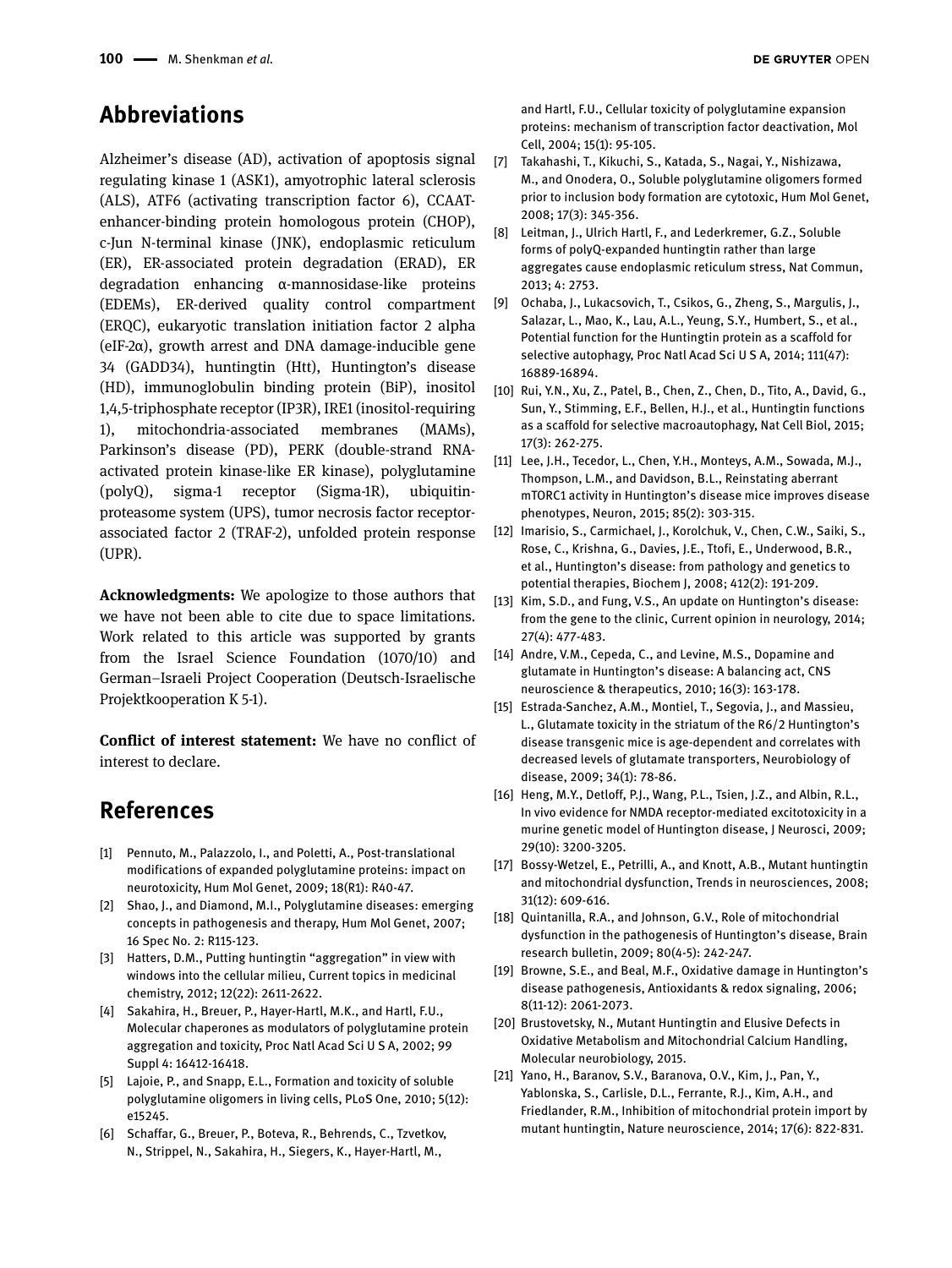- [22] Brandstaetter, H., Kruppa, A.J., and Buss, F., Huntingtin is required for ER-to-Golgi transport and for secretory vesicle fusion at the plasma membrane, Disease models & mechanisms, 2014; 7(12): 1335-1340.
- [23] Gunawardena, S., and Goldstein, L.S., Polyglutamine diseases and transport problems: deadly traffic jams on neuronal highways, Archives of neurology, 2005; 62(1): 46-51.
- [24] Trushina, E., Dyer, R.B., Badger, J.D., 2nd, Ure, D., Eide, L., Tran, D.D., Vrieze, B.T., Legendre-Guillemin, V., McPherson, P.S., Mandavilli, B.S., et al., Mutant huntingtin impairs axonal trafficking in mammalian neurons in vivo and in vitro, Molecular and cellular biology, 2004; 24(18): 8195-8209.
- [25] Becanovic, K., Pouladi, M.A., Lim, R.S., Kuhn, A., Pavlidis, P., Luthi-Carter, R., Hayden, M.R., and Leavitt, B.R., Transcriptional changes in Huntington disease identified using genome-wide expression profiling and cross-platform analysis, Hum Mol Genet, 2010; 19(8): 1438-1452.
- [26] Buckley, N.J., Johnson, R., Zuccato, C., Bithell, A., and Cattaneo, E., The role of REST in transcriptional and epigenetic dysregulation in Huntington's disease, Neurobiology of disease, 2010; 39(1): 28-39.
- [27] Finkbeiner, S., and Mitra, S., The ubiquitin-proteasome pathway in Huntington's disease, ScientificWorldJournal, 2008; 8: 421-433.
- [28] Ortega, Z., Diaz-Hernandez, M., and Lucas, J.J., Is the ubiquitinproteasome system impaired in Huntington's disease?, Cell Mol Life Sci, 2007; 64(17): 2245-2257.
- [29] Bennett, E.J., Shaler, T.A., Woodman, B., Ryu, K.Y., Zaitseva, T.S., Becker, C.H., Bates, G.P., Schulman, H., and Kopito, R.R., Global changes to the ubiquitin system in Huntington's disease, Nature, 2007; 448(7154): 704-708.
- [30] Hipp, M.S., Patel, C.N., Bersuker, K., Riley, B.E., Kaiser, S.E., Shaler, T.A., Brandeis, M., and Kopito, R.R., Indirect inhibition of 26S proteasome activity in a cellular model of Huntington's disease, J Cell Biol, 2012; 196(5): 573-587.
- [31] Tsvetkov, A.S., Arrasate, M., Barmada, S., Ando, D.M., Sharma, P., Shaby, B.A., and Finkbeiner, S., Proteostasis of polyglutamine varies among neurons and predicts neurodegeneration, Nature chemical biology, 2013; 9(9): 586-592.
- [32] Duennwald, M.L., and Lindquist, S., Impaired ERAD and ER stress are early and specific events in polyglutamine toxicity, Genes Dev, 2008; 22(23): 3308-3319.
- [33] Yang, H., Liu, C., Zhong, Y., Luo, S., Monteiro, M.J., and Fang, S., Huntingtin interacts with the cue domain of gp78 and inhibits gp78 binding to ubiquitin and p97/VCP, PLoS One, 2010; 5(1): e8905.
- [34] Benyair, R., Ron, E., and Lederkremer, G.Z., Protein quality control, retention, and degradation at the endoplasmic reticulum, Int Rev Cell Mol Biol, 2011; 292: 197-280.
- [35] Smith, M.H., Ploegh, H.L., and Weissman, J.S., Road to ruin: targeting proteins for degradation in the endoplasmic reticulum, Science, 2011; 334(6059): 1086-1090.
- [36] Carnemolla, A., Fossale, E., Agostoni, E., Michelazzi, S., Calligaris, R., De Maso, L., Del Sal, G., MacDonald, M.E., and Persichetti, F., Rrs1 is involved in endoplasmic reticulum stress response in Huntington disease, J Biol Chem, 2009; 284(27): 18167-18173.
- [37] Reijonen, S., Putkonen, N., Norremolle, A., Lindholm, D., and Korhonen, L., Inhibition of endoplasmic reticulum stress counteracts neuronal cell death and protein aggregation

caused by N-terminal mutant huntingtin proteins, Exp Cell Res, 2008; 314(5): 950-960.

- [38] Roussel, B.D., Kruppa, A.J., Miranda, E., Crowther, D.C., Lomas, D.A., and Marciniak, S.J., Endoplasmic reticulum dysfunction in neurological disease, Lancet Neurol, 2013; 12(1): 105-118.
- [39] Vidal, R., Caballero, B., Couve, A., and Hetz, C., Converging pathways in the occurrence of endoplasmic reticulum (ER) stress in Huntington's disease, Curr Mol Med, 2011; 11(1): 1-12.
- [40] Reiner, A., Albin, R.L., Anderson, K.D., D'Amato, C.J., Penney, J.B., and Young, A.B., Differential loss of striatal projection neurons in Huntington disease, Proc Natl Acad Sci U S A, 1988; 85(15): 5733-5737.
- [41] Roze, E., Cahill, E., Martin, E., Bonnet, C., Vanhoutte, P., Betuing, S., and Caboche, J., Huntington's Disease and Striatal Signaling, Front Neuroanat, 2011; 5: 55.
- [42] Subramaniam, S., Sixt, K.M., Barrow, R., and Snyder, S.H., Rhes, a striatal specific protein, mediates mutant-huntingtin cytotoxicity, Science, 2009; 324(5932): 1327-1330.
- [43] Francelle, L., Galvan, L., Gaillard, M.C., Petit, F., Bernay, B., Guillermier, M., Bonvento, G., Dufour, N., Elalouf, J.M., Hantraye, P., et al., The striatal long noncoding RNA Abhd11os is neuroprotective against an N-terminal fragment of mutant huntingtin in vivo, Neurobiology of aging, 2015; 36(3): 1601.e1607-1616.
- [44] Leitman, J., Barak, B., Benyair, R., Shenkman, M., Ashery, U., Hartl, F.U., and Lederkremer, G.Z., ER stress-induced eIF2-alpha phosphorylation underlies sensitivity of striatal neurons to pathogenic huntingtin, PLoS One, 2014; 9(3): e90803.
- [45] Romisch, K., Endoplasmic reticulum-associated degradation, Annu Rev Cell Dev Biol, 2005; 21: 435-456.
- [46] Hirsch, C., Gauss, R., Horn, S.C., Neuber, O., and Sommer, T., The ubiquitylation machinery of the endoplasmic reticulum, Nature, 2009; 458(7237): 453-460.
- [47] Brodsky, J.L., Cleaning Up: ER-Associated Degradation to the Rescue, Cell, 2012; 151(6): 1163-1167.
- [48] Sommer, T., and Wolf, D.H., The ubiquitin-proteasome-system, Biochim Biophys Acta, 2014; 1843(1): 1.
- [49] Lederkremer, G.Z., Glycoprotein folding, quality control and ER-associated degradation, Curr Opin Struct Biol, 2009; 19(5): 515-523.
- [50] Okuda-Shimizu, Y., and Hendershot, L.M., Characterization of an ERAD pathway for nonglycosylated BiP substrates, which require Herp, Mol Cell, 2007; 28(4): 544-554.
- [51] Forster, M.L., Sivick, K., Park, Y.N., Arvan, P., Lencer, W.I., and Tsai, B., Protein disulfide isomerase-like proteins play opposing roles during retrotranslocation, J Cell Biol, 2006; 173(6): 853-859.
- [52] Nakatsukasa, K., and Brodsky, J.L., The recognition and retrotranslocation of misfolded proteins from the endoplasmic reticulum, Traffic, 2008; 9(6): 861-870.
- [53] Kamhi-Nesher, S., Shenkman, M., Tolchinsky, S., Fromm, S.V., Ehrlich, R., and Lederkremer, G.Z., A novel quality control compartment derived from the endoplasmic reticulum, Mol Biol Cell, 2001; 12(6): 1711-1723.
- [54] Groisman, B., Shenkman, M., Ron, E., and Lederkremer, G.Z., Mannose trimming is required for delivery of a glycoprotein from EDEM1 to XTP3-B and to late endoplasmic reticulumassociated degradation steps, J Biol Chem, 2011; 286(2): 1292-1300.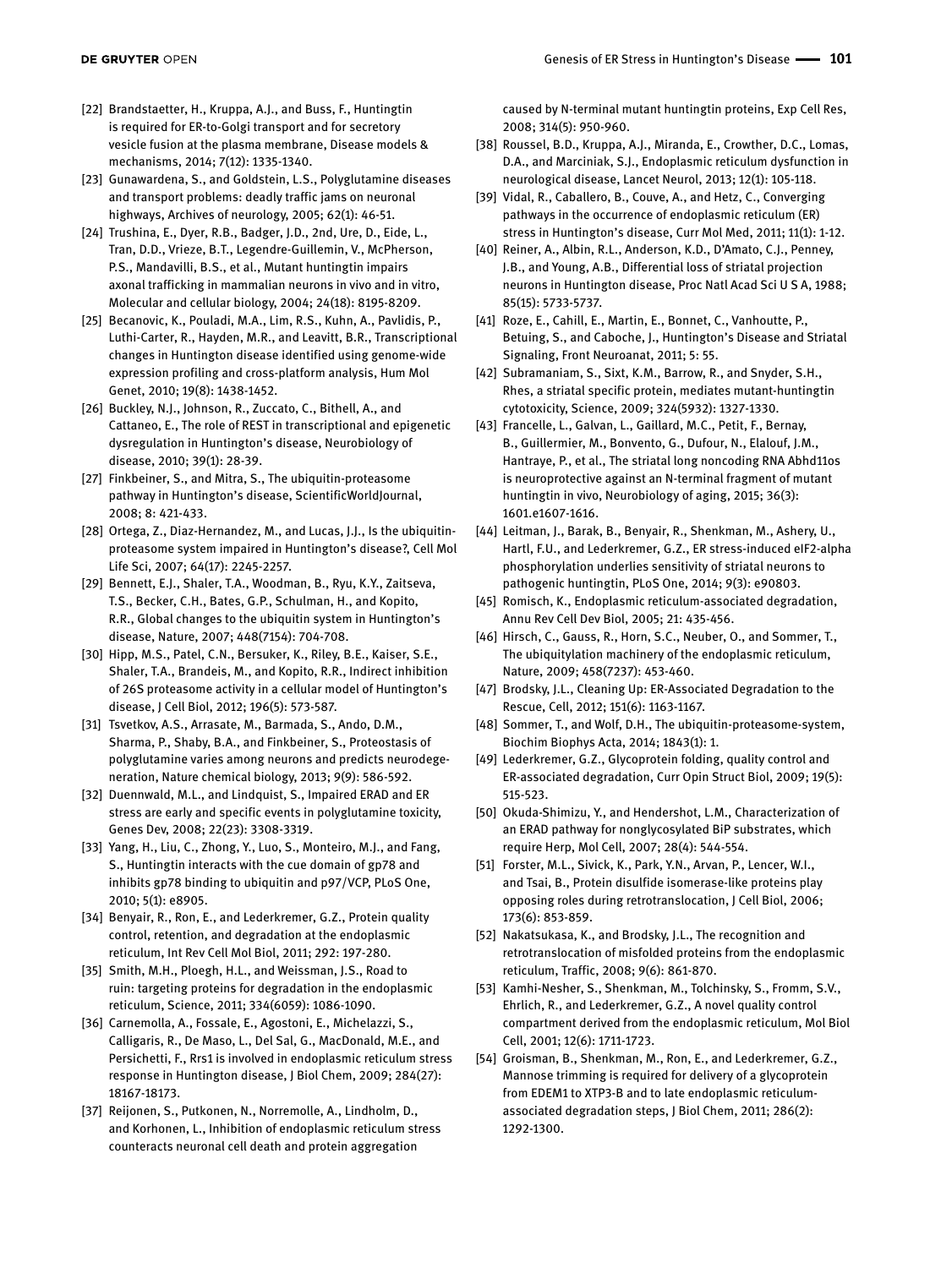- [55] Kondratyev, M., Avezov, E., Shenkman, M., Groisman, B., and Lederkremer, G.Z., PERK-dependent compartmentalization of ERAD and unfolded protein response machineries during ER stress, Exp Cell Res, 2007; 313(16): 3395-3407.
- [56] Leitman, J., Ron, E., Ogen-Shtern, N., and Lederkremer, G.Z., Compartmentalization of Endoplasmic Reticulum Quality Control and ER-Associated Degradation Factors, DNA Cell Biol, 2012.
- [57] Frenkel, Z., Gregory, W., Kornfeld, S., and Lederkremer, G.Z., Endoplasmic reticulum-associated degradation of mammalian glycoproteins involves sugar chain trimming to Man6-5GlcNAc2, J Biol Chem, 2003; 278(36): 34119-34124.
- [58] Helenius, A., and Aebi, M., Roles of N-linked glycans in the endoplasmic reticulum, Annu Rev Biochem, 2004; 73: 1019-1049.
- [59] Avezov, E., Frenkel, Z., Ehrlich, M., Herscovics, A., and Lederkremer, G.Z., Endoplasmic reticulum (ER) mannosidase I is compartmentalized and required for N-glycan trimming to Man5-6GlcNAc2 in glycoprotein ER-associated degradation, Mol Biol Cell, 2008; 19(1): 216-225.
- [60] Benyair, R., Ogen-Shtern, N., Mazkereth, N., Shai, B., Ehrlich, M., and Lederkremer, G.Z., Mammalian ER mannosidase I resides in quality control vesicles, where it encounters its glycoprotein substrates, Mol Biol Cell, 2015; 26(2): 172-184.
- [61] Benyair, R., Ogen-Shtern, N., and Lederkremer, G.Z., Glycan regulation of ER-associated degradation through compartmentalization, Seminars in cell & developmental biology, 2015; 41: 99-109.
- [62] Hosokawa, N., Tremblay, L.O., Sleno, B., Kamiya, Y., Wada, I., Nagata, K., Kato, K., and Herscovics, A., EDEM1 accelerates the trimming of alpha1,2-linked mannose on the C branch of N-glycans, Glycobiology, 2010; 20(5): 567-575.
- [63] Ninagawa, S., Okada, T., Sumitomo, Y., Kamiya, Y., Kato, K., Horimoto, S., Ishikawa, T., Takeda, S., Sakuma, T., Yamamoto, T., et al., EDEM2 initiates mammalian glycoprotein ERAD by catalyzing the first mannose trimming step, J Cell Biol, 2014; 206(3): 347-356.
- [64] Olivari, S., Cali, T., Salo, K.E., Paganetti, P., Ruddock, L.W., and Molinari, M., EDEM1 regulates ER-associated degradation by accelerating de-mannosylation of folding-defective polypeptides and by inhibiting their covalent aggregation, Biochemical and biophysical research communications, 2006; 349(4): 1278-1284.
- [65] Ron, E., Shenkman, M., Groisman, B., Izenshtein, Y., Leitman, J., and Lederkremer, G.Z., Bypass of glycan-dependent glycoprotein delivery to ERAD by up-regulated EDEM1, Mol Biol Cell, 2011; 22(21): 3945-3954.
- [66] Wang, X., Herr, R.A., Chua, W.J., Lybarger, L., Wiertz, E.J., and Hansen, T.H., Ubiquitination of serine, threonine, or lysine residues on the cytoplasmic tail can induce ERAD of MHC-I by viral E3 ligase mK3, J Cell Biol, 2007; 177(4): 613-624.
- [67] Gardner, R.G., Swarbrick, G.M., Bays, N.W., Cronin, S.R., Wilhovsky, S., Seelig, L., Kim, C., and Hampton, R.Y., Endoplasmic reticulum degradation requires lumen to cytosol signaling. Transmembrane control of Hrd1p by Hrd3p, J Cell Biol, 2000; 151(1): 69-82.
- [68] Deak, P.M., and Wolf, D.H., Membrane topology and function of Der3/Hrd1p as a ubiquitin-protein ligase (E3) involved in endoplasmic reticulum degradation, J Biol Chem, 2001; 276(14): 10663-10669.
- [69] Kikkert, M., Doolman, R., Dai, M., Avner, R., Hassink, G., van Voorden, S., Thanedar, S., Roitelman, J., Chau, V., and Wiertz, E., Human HRD1 is an E3 ubiquitin ligase involved in degradation of proteins from the endoplasmic reticulum, J Biol Chem, 2004; 279(5): 3525-3534.
- [70] Fang, S., Ferrone, M., Yang, C., Jensen, J.P., Tiwari, S., and Weissman, A.M., The tumor autocrine motility factor receptor, gp78, is a ubiquitin protein ligase implicated in degradation from the endoplasmic reticulum, Proc Natl Acad Sci U S A, 2001; 98(25): 14422-14427.
- [71] Kreft, S.G., Wang, L., and Hochstrasser, M., Membrane topology of the yeast endoplasmic reticulum-localized ubiquitin ligase Doa10 and comparison with its human ortholog TEB4 (MARCH-VI), J Biol Chem, 2006; 281(8): 4646-4653.
- [72] Hassink, G., Kikkert, M., van Voorden, S., Lee, S.J., Spaapen, R., van Laar, T., Coleman, C.S., Bartee, E., Fruh, K., Chau, V., et al., TEB4 is a C4HC3 RING finger-containing ubiquitin ligase of the endoplasmic reticulum, Biochem J, 2005; 388(Pt 2): 647-655.
- [73] Mueller, B., Lilley, B.N., and Ploegh, H.L., SEL1L, the homologue of yeast Hrd3p, is involved in protein dislocation from the mammalian ER, J Cell Biol, 2006; 175(2): 261-270.
- [74] Lilley, B.N., and Ploegh, H.L., A membrane protein required for dislocation of misfolded proteins from the ER, Nature, 2004; 429(6994): 834-840.
- [75] Greenblatt, E.J., Olzmann, J.A., and Kopito, R.R., Derlin-1 is a rhomboid pseudoprotease required for the dislocation of mutant alpha-1 antitrypsin from the endoplasmic reticulum, Nat Struct Mol Biol, 2011; 18(10): 1147-1152.
- [76] Kokame, K., Agarwala, K.L., Kato, H., and Miyata, T., Herp, a new ubiquitin-like membrane protein induced by endoplasmic reticulum stress, J Biol Chem, 2000; 275(42): 32846-32853.
- [77] Schulze, A., Standera, S., Buerger, E., Kikkert, M., van Voorden, S., Wiertz, E., Koning, F., Kloetzel, P.M., and Seeger, M., The ubiquitin-domain protein HERP forms a complex with components of the endoplasmic reticulum associated degradation pathway, J Mol Biol, 2005; 354(5): 1021-1027.
- [78] Leitman, J., Shenkman, M., Gofman, Y., Shtern, N.O., Ben-Tal, N., Hendershot, L.M., and Lederkremer, G.Z., Herp coordinates compartmentalization and recruitment of HRD1 and misfolded proteins for ERAD, Mol Biol Cell, 2014; 25(7): 1050-1060.
- [79] Bays, N.W., Wilhovsky, S.K., Goradia, A., Hodgkiss-Harlow, K., and Hampton, R.Y., HRD4/NPL4 is required for the proteasomal processing of ubiquitinated ER proteins, Mol Biol Cell, 2001; 12(12): 4114-4128.
- [80] Ye, Y., Meyer, H.H., and Rapoport, T.A., The AAA ATPase Cdc48/ p97 and its partners transport proteins from the ER into the cytosol, Nature, 2001; 414(6864): 652-656.
- [81] Rabinovich, E., Kerem, A., Frohlich, K.U., Diamant, N., and Bar-Nun, S., AAA-ATPase p97/Cdc48p, a cytosolic chaperone required for endoplasmic reticulum-associated protein degradation, Mol Cell Biol, 2002; 22(2): 626-634.
- [82] Zhao, G., Zhou, X., Wang, L., Li, G., Schindelin, H., and Lennarz, W.J., Studies on peptide:N-glycanase-p97 interaction suggest that p97 phosphorylation modulates endoplasmic reticulumassociated degradation, Proc Natl Acad Sci U S A, 2007; 104(21): 8785-8790.
- [83] Yoshida, Y., and Tanaka, K., Lectin-like ERAD players in ER and cytosol, Biochimica et biophysica acta, 2010; 1800(2): 172-180.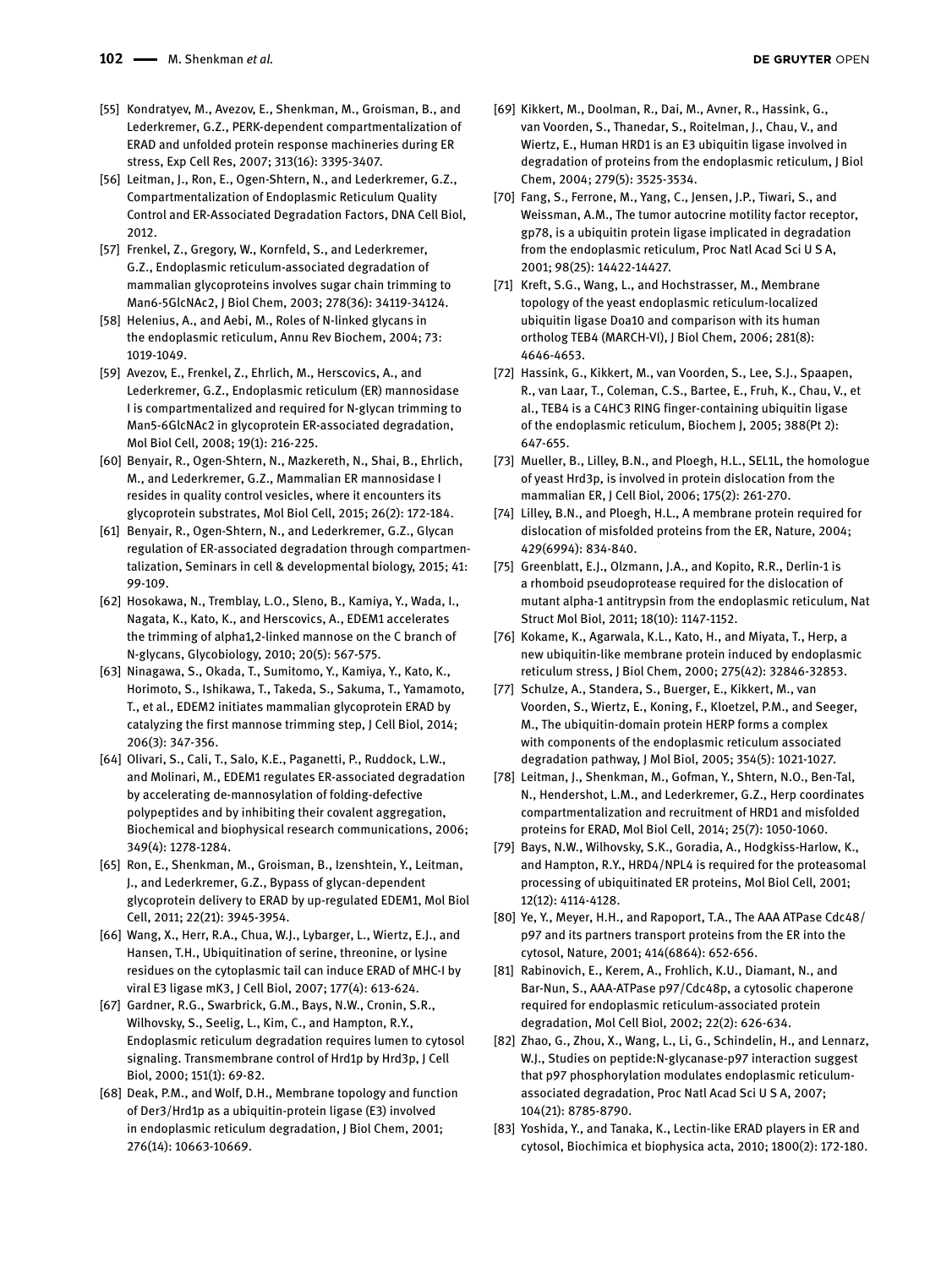- [84] Gardner, B.M., Pincus, D., Gotthardt, K., Gallagher, C.M., and Walter, P., Endoplasmic reticulum stress sensing in the unfolded protein response, Cold Spring Harbor perspectives in biology, 2013; 5(3): a013169.
- [85] Cao, S.S., and Kaufman, R.J., Unfolded protein response, Curr Biol, 2012; 22(16): R622-626.
- [86] Bertolotti, A., Zhang, Y., Hendershot, L.M., Harding, H.P., and Ron, D., Dynamic interaction of BiP and ER stress transducers in the unfolded-protein response, Nat Cell Biol, 2000; 2(6): 326-332.
- [87] Credle, J.J., Finer-Moore, J.S., Papa, F.R., Stroud, R.M., and Walter, P., On the mechanism of sensing unfolded protein in the endoplasmic reticulum, Proc Natl Acad Sci U S A, 2005; 102(52): 18773-18784.
- [88] Sidrauski, C., and Walter, P., The transmembrane kinase Ire1p is a site-specific endonuclease that initiates mRNA splicing in the unfolded protein response, Cell, 1997; 90(6): 1031-1039.
- [89] Tirasophon, W., Welihinda, A.A., and Kaufman, R.J., A stress response pathway from the endoplasmic reticulum to the nucleus requires a novel bifunctional protein kinase/endoribonuclease (Ire1p) in mammalian cells, Genes & development, 1998; 12(12): 1812-1824.
- [90] Tsuru, A., Fujimoto, N., Takahashi, S., Saito, M., Nakamura, D., Iwano, M., Iwawaki, T., Kadokura, H., Ron, D., and Kohno, K., Negative feedback by IRE1beta optimizes mucin production in goblet cells, Proceedings of the National Academy of Sciences of the United States of America, 2013; 110(8): 2864-2869.
- [91] Calfon, M., Zeng, H., Urano, F., Till, J.H., Hubbard, S.R., Harding, H.P., Clark, S.G., and Ron, D., IRE1 couples endoplasmic reticulum load to secretory capacity by processing the XBP-1 mRNA, Nature, 2002; 415(6867): 92-96.
- [92] Shen, X., Ellis, R.E., Lee, K., Liu, C.Y., Yang, K., Solomon, A., Yoshida, H., Morimoto, R., Kurnit, D.M., Mori, K., et al., Complementary signaling pathways regulate the unfolded protein response and are required for C. elegans development, Cell, 2001; 107(7): 893-903.
- [93] Li, H., Korennykh, A.V., Behrman, S.L., and Walter, P., Mammalian endoplasmic reticulum stress sensor IRE1 signals by dynamic clustering, Proceedings of the National Academy of Sciences of the United States of America, 2010; 107(37): 16113- 16118.
- [94] Lee, A.H., Iwakoshi, N.N., and Glimcher, L.H., XBP-1 regulates a subset of endoplasmic reticulum resident chaperone genes in the unfolded protein response, Mol Cell Biol, 2003; 23(21): 7448-7459.
- [95] Harding, H.P., Zhang, Y., and Ron, D., Protein translation and folding are coupled by an endoplasmic-reticulum-resident kinase, Nature, 1999; 397(6716): 271-274.
- [96] Ishihara, H., Shibasaki, Y., Kizuki, N., Wada, T., Yazaki, Y., Asano, T., and Oka, Y., Type I phosphatidylinositol-4-phosphate 5-kinases. Cloning of the third isoform and deletion/ substitution analysis of members of this novel lipid kinase family, The Journal of biological chemistry, 1998; 273(15): 8741-8748.
- [97] Harding, H.P., Zhang, Y., Zeng, H., Novoa, I., Lu, P.D., Calfon, M., Sadri, N., Yun, C., Popko, B., Paules, R., et al., An integrated stress response regulates amino acid metabolism and resistance to oxidative stress, Molecular cell, 2003; 11(3): 619-633.
- [98] Rutkowski, D.T., and Kaufman, R.J., All roads lead to ATF4, Dev Cell, 2003; 4(4): 442-444.
- [99] Novoa, I., Zeng, H., Harding, H.P., and Ron, D., Feedback inhibition of the unfolded protein response by GADD34 mediated dephosphorylation of eIF2alpha, J Cell Biol, 2001; 153(5): 1011-1022.
- [100] Haze, K., Yoshida, H., Yanagi, H., Yura, T., and Mori, K., Mammalian transcription factor ATF6 is synthesized as a transmembrane protein and activated by proteolysis in response to endoplasmic reticulum stress, Molecular biology of the cell, 1999; 10(11): 3787-3799.
- [101] Okada, T., Yoshida, H., Akazawa, R., Negishi, M., and Mori, K., Distinct roles of activating transcription factor 6 (ATF6) and double-stranded RNA-activated protein kinase-like endoplasmic reticulum kinase (PERK) in transcription during the mammalian unfolded protein response, The Biochemical journal, 2002; 366(Pt 2): 585-594.
- [102] Wu, J., and Kaufman, R.J., From acute ER stress to physiological roles of the Unfolded Protein Response, Cell death and differentiation, 2006; 13(3): 374-384.
- [103] Senft, D., and Ronai, Z.A., UPR, autophagy, and mitochondria crosstalk underlies the ER stress response, Trends in biochemical sciences, 2015; 40(3): 141-148.
- [104] Gorman, A.M., Healy, S.J., Jager, R., and Samali, A., Stress management at the ER: regulators of ER stress-induced apoptosis, Pharmacology & therapeutics, 2012; 134(3): 306-316.
- [105] Szegezdi, E., Logue, S.E., Gorman, A.M., and Samali, A., Mediators of endoplasmic reticulum stress-induced apoptosis, EMBO reports, 2006; 7(9): 880-885.
- [106] Zhang, K., and Kaufman, R.J., Identification and characterization of endoplasmic reticulum stress-induced apoptosis in vivo, Methods in enzymology, 2008; 442: 395-419.
- [107] Marciniak, S.J., Yun, C.Y., Oyadomari, S., Novoa, I., Zhang, Y., Jungreis, R., Nagata, K., Harding, H.P., and Ron, D., CHOP induces death by promoting protein synthesis and oxidation in the stressed endoplasmic reticulum, Genes Dev, 2004; 18(24): 3066-3077.
- [108] Ohoka, N., Yoshii, S., Hattori, T., Onozaki, K., and Hayashi, H., TRB3, a novel ER stress-inducible gene, is induced via ATF4-CHOP pathway and is involved in cell death, The EMBO journal, 2005; 24(6): 1243-1255.
- [109] Harding, H.P., Novoa, I., Bertolotti, A., Zeng, H., Zhang, Y., Urano, F., Jousse, C., and Ron, D., Translational regulation in the cellular response to biosynthetic load on the endoplasmic reticulum, Cold Spring Harb Symp Quant Biol, 2001; 66: 499-508.
- [110] Boehning, D., Patterson, R.L., Sedaghat, L., Glebova, N.O., Kurosaki, T., and Snyder, S.H., Cytochrome c binds to inositol (1,4,5) trisphosphate receptors, amplifying calciumdependent apoptosis, Nat Cell Biol, 2003; 5(12): 1051-1061.
- [111] Simmen, T., Aslan, J.E., Blagoveshchenskaya, A.D., Thomas, L., Wan, L., Xiang, Y., Feliciangeli, S.F., Hung, C.H., Crump, C.M., and Thomas, G., PACS-2 controls endoplasmic reticulum-mitochondria communication and Bid-mediated apoptosis, EMBO J, 2005; 24(4): 717-729.
- [112] Laude, A.J., and Simpson, A.W., Compartmentalized signalling: Ca2+ compartments, microdomains and the many facets of Ca2+ signalling, FEBS J, 2009; 276(7): 1800-1816.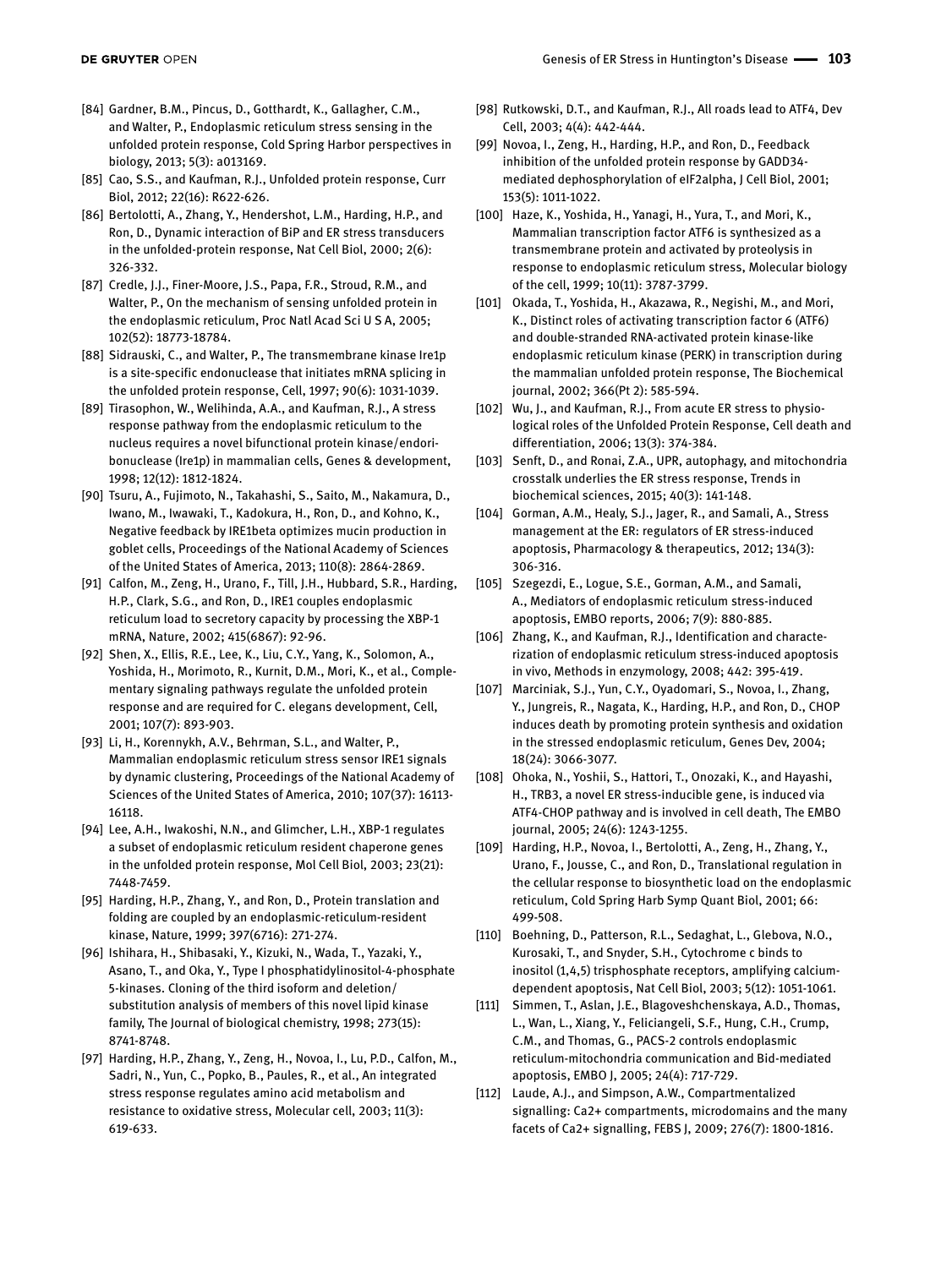- [113] Szabadkai, G., Bianchi, K., Varnai, P., De Stefani, D., Wieckowski, M.R., Cavagna, D., Nagy, A.I., Balla, T., and Rizzuto, R., Chaperone-mediated coupling of endoplasmic reticulum and mitochondrial Ca2+ channels, Journal of Cell Biology, 2006; 175(6): 901-911.
- [114] Myhill, N., Lynes, E.M., Nanji, J.A., Blagoveshchenskaya, A.D., Fei, H., Carmine Simmen, K., Cooper, T.J., Thomas, G., and Simmen, T., The subcellular distribution of calnexin is mediated by PACS-2, Mol Biol Cell, 2008; 19(7): 2777-2788.
- [115] Hayashi, T., Rizzuto, R., Hajnoczky, G., and Su, T.P., MAM: more than just a housekeeper, Trends Cell Biol, 2009; 19(2): 81-88.
- [116] Higo, T., Hattori, M., Nakamura, T., Natsume, T., Michikawa, T., and Mikoshiba, K., Subtype-specific and ER lumenal environment-dependent regulation of inositol 1,4,5-trisphosphate receptor type 1 by ERp44, Cell, 2005; 120(1): 85-98.
- [117] Roderick, H.L., Lechleiter, J.D., and Camacho, P., Cytosolic phosphorylation of calnexin controls intracellular Ca(2+) oscillations via an interaction with SERCA2b, Journal of Cell Biology, 2000; 149(6): 1235-1248.
- [118] Li, Y., and Camacho, P., Ca2+-dependent redox modulation of SERCA 2b by ERp57, Journal of Cell Biology, 2004; 164(1): 35-46.
- [119] John, L.M., Lechleiter, J.D., and Camacho, P., Differential modulation of SERCA2 isoforms by calreticulin, Journal of Cell Biology, 1998; 142(4): 963-973.
- [120] Li, G., Mongillo, M., Chin, K.T., Harding, H., Ron, D., Marks, A.R., and Tabas, I., Role of ERO1-alpha-mediated stimulation of inositol 1,4,5-triphosphate receptor activity in endoplasmic reticulum stress-induced apoptosis, Journal of Cell Biology, 2009; 186(6): 783-792.
- [121] Gilady, S.Y., Bui, M., Lynes, E.M., Benson, M.D., Watts, R., Vance, J.E., and Simmen, T., Ero1alpha requires oxidizing and normoxic conditions to localize to the mitochondriaassociated membrane (MAM), Cell Stress Chaperones, 2010; 15(5): 619-629.
- [122] Hayashi, T., and Su, T.P., Sigma-1 receptor chaperones at the ER-mitochondrion interface regulate Ca(2+) signaling and cell survival, Cell, 2007; 131(3): 596-610.
- [123] Hashimoto, K., Sigma-1 receptor chaperone and brain-derived neurotrophic factor: emerging links between cardiovascular disease and depression, Progress in neurobiology, 2013; 100: 15-29.
- [124] Wang, L., Eldred, J.A., Sidaway, P., Sanderson, J., Smith, A.J., Bowater, R.P., Reddan, J.R., and Wormstone, I.M., Sigma 1 receptor stimulation protects against oxidative damage through suppression of the ER stress responses in the human lens, Mechanisms of ageing and development, 2012; 133(11-12): 665-674.
- [125] Mitsuda, T., Omi, T., Tanimukai, H., Sakagami, Y., Tagami, S., Okochi, M., Kudo, T., and Takeda, M., Sigma-1Rs are upregulated via PERK/eIF2alpha/ATF4 pathway and execute protective function in ER stress, Biochemical and biophysical research communications, 2011; 415(3): 519-525.
- [126] Hayashi, T., Tsai, S.Y., Mori, T., Fujimoto, M., and Su, T.P., Targeting ligand-operated chaperone sigma-1 receptors in the treatment of neuropsychiatric disorders, Expert opinion on therapeutic targets, 2011; 15(5): 557-577.
- [127] Nguyen, L., Lucke-Wold, B.P., Mookerjee, S.A., Cavendish, J.Z., Robson, M.J., Scandinaro, A.L., and Matsumoto, R.R.,

Role of sigma-1 receptors in neurodegenerative diseases, Journal of pharmacological sciences, 2015; 127(1): 17-29.

- [128] Hall, A.A., Herrera, Y., Ajmo, C.T., Jr., Cuevas, J., and Pennypacker, K.R., Sigma receptors suppress multiple aspects of microglial activation, Glia, 2009; 57(7): 744-754.
- [129] Marrazzo, A., Caraci, F., Salinaro, E.T., Su, T.P., Copani, A., and Ronsisvalle, G., Neuroprotective effects of sigma-1 receptor agonists against beta-amyloid-induced toxicity, Neuroreport, 2005; 16(11): 1223-1226.
- [130] Meunier, J., and Hayashi, T., Sigma-1 receptors regulate Bcl-2 expression by reactive oxygen species-dependent transcriptional regulation of nuclear factor kappaB, The Journal of pharmacology and experimental therapeutics, 2010; 332(2): 388-397.
- [131] Natsvlishvili, N., Goguadze, N., Zhuravliova, E., and Mikeladze, D., Sigma-1 receptor directly interacts with Rac1-GTPase in the brain mitochondria, BMC biochemistry, 2015; 16(1): 11.
- [132] Hoozemans, J.J., Veerhuis, R., Van Haastert, E.S., Rozemuller, J.M., Baas, F., Eikelenboom, P., and Scheper, W., The unfolded protein response is activated in Alzheimer's disease, Acta neuropathologica, 2005; 110(2): 165-172.
- [133] Lee, J.H., Won, S.M., Suh, J., Son, S.J., Moon, G.J., Park, U.J., and Gwag, B.J., Induction of the unfolded protein response and cell death pathway in Alzheimer's disease, but not in aged Tg2576 mice, Experimental & molecular medicine, 2010; 42(5): 386-394.
- [134] Hoozemans, J.J., van Haastert, E.S., Nijholt, D.A., Rozemuller, A.J., Eikelenboom, P., and Scheper, W., The unfolded protein response is activated in pretangle neurons in Alzheimer's disease hippocampus, The American journal of pathology, 2009; 174(4): 1241-1251.
- [135] Chang, R.C., Wong, A.K., Ng, H.K., and Hugon, J., Phosphorylation of eukaryotic initiation factor-2alpha (eIF2alpha) is associated with neuronal degeneration in Alzheimer's disease, Neuroreport, 2002; 13(18): 2429-2432.
- [136] Mishina, M., Ohyama, M., Ishii, K., Kitamura, S., Kimura, Y., Oda, K., Kawamura, K., Sasaki, T., Kobayashi, S., Katayama, Y., et al., Low density of sigma1 receptors in early Alzheimer's disease, Annals of nuclear medicine, 2008; 22(3): 151-156.
- [137] Lee do, Y., Lee, K.S., Lee, H.J., Kim do, H., Noh, Y.H., Yu, K., Jung, H.Y., Lee, S.H., Lee, J.Y., Youn, Y.C., et al., Activation of PERK signaling attenuates Abeta-mediated ER stress, PLoS One, 2010; 5(5): e10489.
- [138] Seyb, K.I., Ansar, S., Bean, J., and Michaelis, M.L., beta-Amyloid and endoplasmic reticulum stress responses in primary neurons: effects of drugs that interact with the cytoskeleton, J Mol Neurosci, 2006; 28(2): 111-123.
- [139] Song, S., Lee, H., Kam, T.I., Tai, M.L., Lee, J.Y., Noh, J.Y., Shim, S.M., Seo, S.J., Kong, Y.Y., Nakagawa, T., et al., E2-25K/ Hip-2 regulates caspase-12 in ER stress-mediated Abeta neurotoxicity, J Cell Biol, 2008; 182(4): 675-684.
- [140] Sato, N., Imaizumi, K., Manabe, T., Taniguchi, M., Hitomi, J., Katayama, T., Yoneda, T., Morihara, T., Yasuda, Y., Takagi, T., et al., Increased production of beta-amyloid and vulnerability to endoplasmic reticulum stress by an aberrant spliced form of presenilin 2, J Biol Chem, 2001; 276(3): 2108-2114.
- [141] Katayama, T., Imaizumi, K., Honda, A., Yoneda, T., Kudo, T., Takeda, M., Mori, K., Rozmahel, R., Fraser, P., George-Hyslop, P.S., et al., Disturbed activation of endoplasmic reticulum stress transducers by familial Alzheimer's disease-linked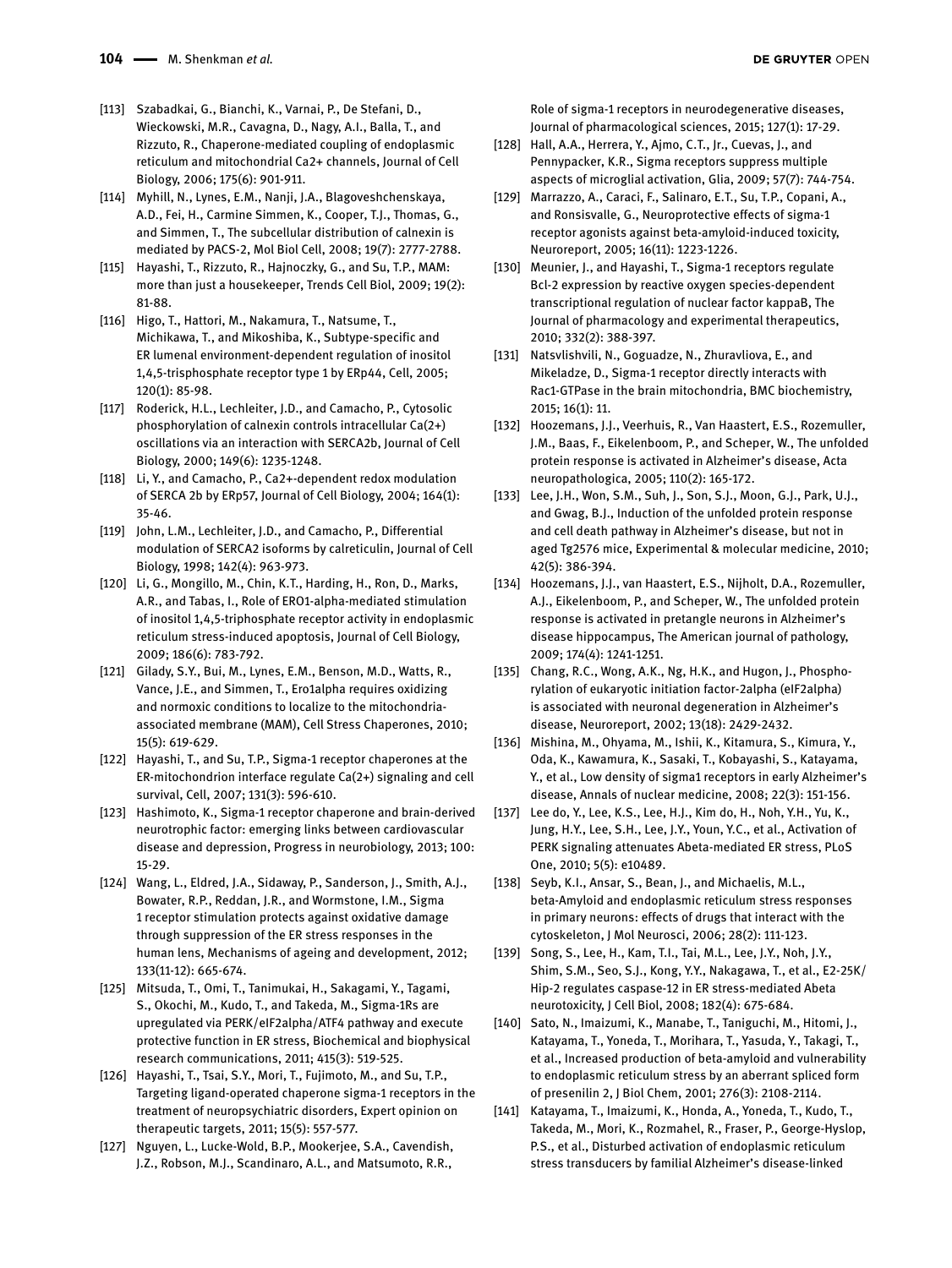presenilin-1 mutations, J Biol Chem, 2001; 276(46): 43446- 43454.

- [142] Milhavet, O., Martindale, J.L., Camandola, S., Chan, S.L., Gary, D.S., Cheng, A., Holbrook, N.J., and Mattson, M.P., Involvement of Gadd153 in the pathogenic action of presenilin-1 mutations, Journal of neurochemistry, 2002; 83(3): 673-681.
- [143] Bezprozvanny, I., and Mattson, M.P., Neuronal calcium mishandling and the pathogenesis of Alzheimer's disease, Trends in neurosciences, 2008; 31(9): 454-463.
- [144] Stutzmann, G.E., and Mattson, M.P., Endoplasmic reticulum Ca(2+) handling in excitable cells in health and disease, Pharmacological reviews, 2011; 63(3): 700-727.
- [145] Abisambra, J.F., Jinwal, U.K., Blair, L.J., O'Leary, J.C., 3rd, Li, Q., Brady, S., Wang, L., Guidi, C.E., Zhang, B., Nordhues, B.A., et al., Tau accumulation activates the unfolded protein response by impairing endoplasmic reticulum-associated degradation, J Neurosci, 2013; 33(22): 9498-9507.
- [146] Jung, E.S., Hong, H., Kim, C., and Mook-Jung, I., Acute ER stress regulates amyloid precursor protein processing through ubiquitin-dependent degradation, Scientific reports, 2015; 5: 8805.
- [147] Mercado, G., Castillo, V., Vidal, R., and Hetz, C., ER proteostasis disturbances in Parkinson's disease: novel insights, Frontiers in aging neuroscience, 2015; 7: 39.
- [148] Hoozemans, J.J., van Haastert, E.S., Eikelenboom, P., de Vos, R.A., Rozemuller, J.M., and Scheper, W., Activation of the unfolded protein response in Parkinson's disease, Biochemical and biophysical research communications, 2007; 354(3): 707-711.
- [149] Smith, W.W., Jiang, H., Pei, Z., Tanaka, Y., Morita, H., Sawa, A., Dawson, V.L., Dawson, T.M., and Ross, C.A., Endoplasmic reticulum stress and mitochondrial cell death pathways mediate A53T mutant alpha-synuclein-induced toxicity, Hum Mol Genet, 2005; 14(24): 3801-3811.
- [150] Shimura, H., Hattori, N., Kubo, S., Mizuno, Y., Asakawa, S., Minoshima, S., Shimizu, N., Iwai, K., Chiba, T., Tanaka, K., et al., Familial Parkinson disease gene product, parkin, is a ubiquitin-protein ligase, Nature genetics, 2000; 25(3): 302-305.
- [151] Bouman, L., Schlierf, A., Lutz, A.K., Shan, J., Deinlein, A., Kast, J., Galehdar, Z., Palmisano, V., Patenge, N., Berg, D., et al., Parkin is transcriptionally regulated by ATF4: evidence for an interconnection between mitochondrial stress and ER stress, Cell Death Differ, 2011; 18(5): 769-782.
- [152] Sasaki, S., Endoplasmic reticulum stress in motor neurons of the spinal cord in sporadic amyotrophic lateral sclerosis, Journal of neuropathology and experimental neurology, 2010; 69(4): 346-355.
- [153] Nishitoh, H., Kadowaki, H., Nagai, A., Maruyama, T., Yokota, T., Fukutomi, H., Noguchi, T., Matsuzawa, A., Takeda, K., and Ichijo, H., ALS-linked mutant SOD1 induces ER stress- and ASK1-dependent motor neuron death by targeting Derlin-1, Genes Dev, 2008; 22(11): 1451-1464.
- [154] Ying, Z., Wang, H., Fan, H., Zhu, X., Zhou, J., Fei, E., and Wang, G., Gp78, an ER associated E3, promotes SOD1 and ataxin-3 degradation, Hum Mol Genet, 2009; 18(22): 4268-4281.
- [155] Al-Saif, A., Al-Mohanna, F., and Bohlega, S., A mutation in sigma-1 receptor causes juvenile amyotrophic lateral sclerosis, Annals of neurology, 2011; 70(6): 913-919.
- [156] Bernard-Marissal, N., Medard, J.J., Azzedine, H., and Chrast, R., Dysfunction in endoplasmic reticulum-mitochondria crosstalk underlies SIGMAR1 loss of function mediated motor neuron degeneration, Brain : a journal of neurology, 2015; 138(Pt 4): 875-890.
- [157] Fukunaga, K., Shinoda, Y., and Tagashira, H., The role of SIGMAR1 gene mutation and mitochondrial dysfunction in amyotrophic lateral sclerosis, Journal of pharmacological sciences, 2015; 127(1): 36-41.
- [158] Hetz, C., Russelakis-Carneiro, M., Maundrell, K., Castilla, J., and Soto, C., Caspase-12 and endoplasmic reticulum stress mediate neurotoxicity of pathological prion protein, The EMBO journal, 2003; 22(20): 5435-5445.
- [159] Moreno, J.A., Radford, H., Peretti, D., Steinert, J.R., Verity, N., Martin, M.G., Halliday, M., Morgan, J., Dinsdale, D., Ortori, C.A., et al., Sustained translational repression by eIF2alpha-P mediates prion neurodegeneration, Nature, 2012; 485(7399): 507-511.
- [160] Das, I., Krzyzosiak, A., Schneider, K., Wrabetz, L., D'Antonio, M., Barry, N., Sigurdardottir, A., and Bertolotti, A., Preventing proteostasis diseases by selective inhibition of a phosphatase regulatory subunit, Science, 2015; 348(6231): 239-242.
- [161] Tsaytler, P., Harding, H.P., Ron, D., and Bertolotti, A., Selective inhibition of a regulatory subunit of protein phosphatase 1 restores proteostasis, Science, 2011; 332(6025): 91-94.
- [162] Halliday, M., Radford, H., Sekine, Y., Moreno, J., Verity, N., le Quesne, J., Ortori, C.A., Barrett, D.A., Fromont, C., Fischer, P.M., et al., Partial restoration of protein synthesis rates by the small molecule ISRIB prevents neurodegeneration without pancreatic toxicity, Cell Death Dis, 2015; 6: e1672.
- [163] Cho, K.J., Lee, B.I., Cheon, S.Y., Kim, H.W., Kim, H.J., and Kim, G.W., Inhibition of apoptosis signal-regulating kinase 1 reduces endoplasmic reticulum stress and nuclear huntingtin fragments in a mouse model of Huntington disease, Neuroscience, 2009; 163(4): 1128-1134.
- [164] Noh, J.Y., Lee, H., Song, S., Kim, N.S., Im, W., Kim, M., Seo, H., Chung, C.W., Chang, J.W., Ferrante, R.J., et al., SCAMP5 links endoplasmic reticulum stress to the accumulation of expanded polyglutamine protein aggregates via endocytosis inhibition, J Biol Chem, 2009; 284(17): 11318-11325.
- [165] Vidal, R.L., Figueroa, A., Court, F.A., Thielen, P., Molina, C., Wirth, C., Caballero, B., Kiffin, R., Segura-Aguilar, J., Cuervo, A.M., et al., Targeting the UPR transcription factor XBP1 protects against Huntington's disease through the regulation of FoxO1 and autophagy, Hum Mol Genet, 2012; 21(10): 2245-2262.
- [166] Atwal, R.S., Xia, J., Pinchev, D., Taylor, J., Epand, R.M., and Truant, R., Huntingtin has a membrane association signal that can modulate huntingtin aggregation, nuclear entry and toxicity, Hum Mol Genet, 2007; 16(21): 2600-2615.
- [167] Eisenberg, D., and Jucker, M., The amyloid state of proteins in human diseases, Cell, 2012; 148(6): 1188-1203.
- [168] Mitra, S., Tsvetkov, A.S., and Finkbeiner, S., Single neuron ubiquitin-proteasome dynamics accompanying inclusion body formation in huntington disease, J Biol Chem, 2009; 284(7): 4398-4403.
- [169] Ortega, Z., Diaz-Hernandez, M., Maynard, C.J., Hernandez, F., Dantuma, N.P., and Lucas, J.J., Acute polyglutamine